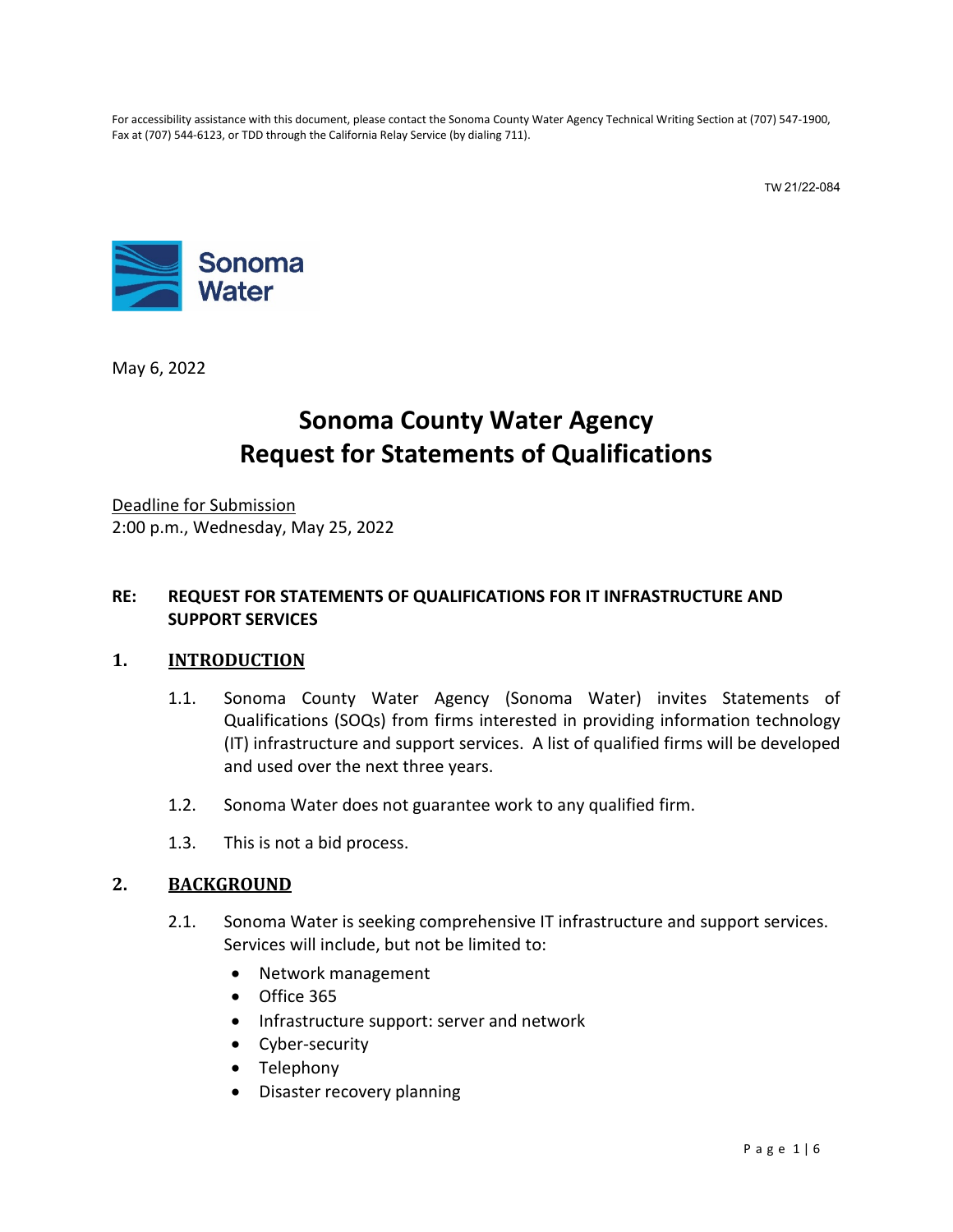- On-site and remote client service
- System monitoring and incident response support
- Solutions documentation
- Database administration
- Cloud services
- Application programming support and services
- 2.2. The selected firms will be knowledgeable of industry best practices and able to work effectively with Sonoma Water staff and vendors, such as proprietary software vendors and internet service providers.
- 2.3. Sonoma Water reserves the right to amend an existing agreement or enter into subsequent agreement(s) with the firm selected, relying upon this competitive selection process, after the preliminary or initial work is completed for a project.

## **3. LOCAL SERVICE PROVIDER PREFERENCE**

3.1. A 5 percent weighting will be provided in the total SOQ rating score for local firms. A Local Service Provider (local firm) is defined as a business or consultant who has a valid physical address located within Sonoma County from which the vendor or consultant operates or performs business on a day-to-day-basis, and holds a valid business license if required by a city within the jurisdiction of Sonoma County. A business shall affirm it qualifies as a local business on the provided Attachment 1 (Declaration of Local Business for Services).

### **4. LIVING WAGE**

- 4.1. If selected for an agreement, the firm must comply with any and all federal, state, and local laws – including, but not limited to, the County of Sonoma Living Wage Ordinance – affecting the services provided under the contract to be awarded pursuant to this Request for Statements of Qualifications (RFQ). Without limiting the generality of the foregoing, the firms submitting SOQs expressly acknowledge and agree that any agreement developed from the list of qualified firms pursuant to this RFQ is subject to the provisions of Article XXVI of Chapter 2 of the Sonoma County Code, requiring payment of a living wage to covered employees. Noncompliance during the term of the agreement will be considered a material breach and may result in termination of the agreement.
- 4.2. The Living Wage Ordinance can be found at: [Living Wage Ordinance.](https://sonomacounty.ca.gov/administrative-support-and-fiscal-services/general-services/divisions/purchasing/doing-business-with-the-county/living-wage-self-certification-for-suppliers)

### **5. ACCESSIBILITY STANDARDS**

5.1. Firms responsible for preparing content intended for use or publication on a Sonoma Water/County of Sonoma-managed or Sonoma Water/County of Sonoma-funded web site must comply with applicable federal accessibility standards established by 36 C.F.R. section 1194, pursuant to section 508 of the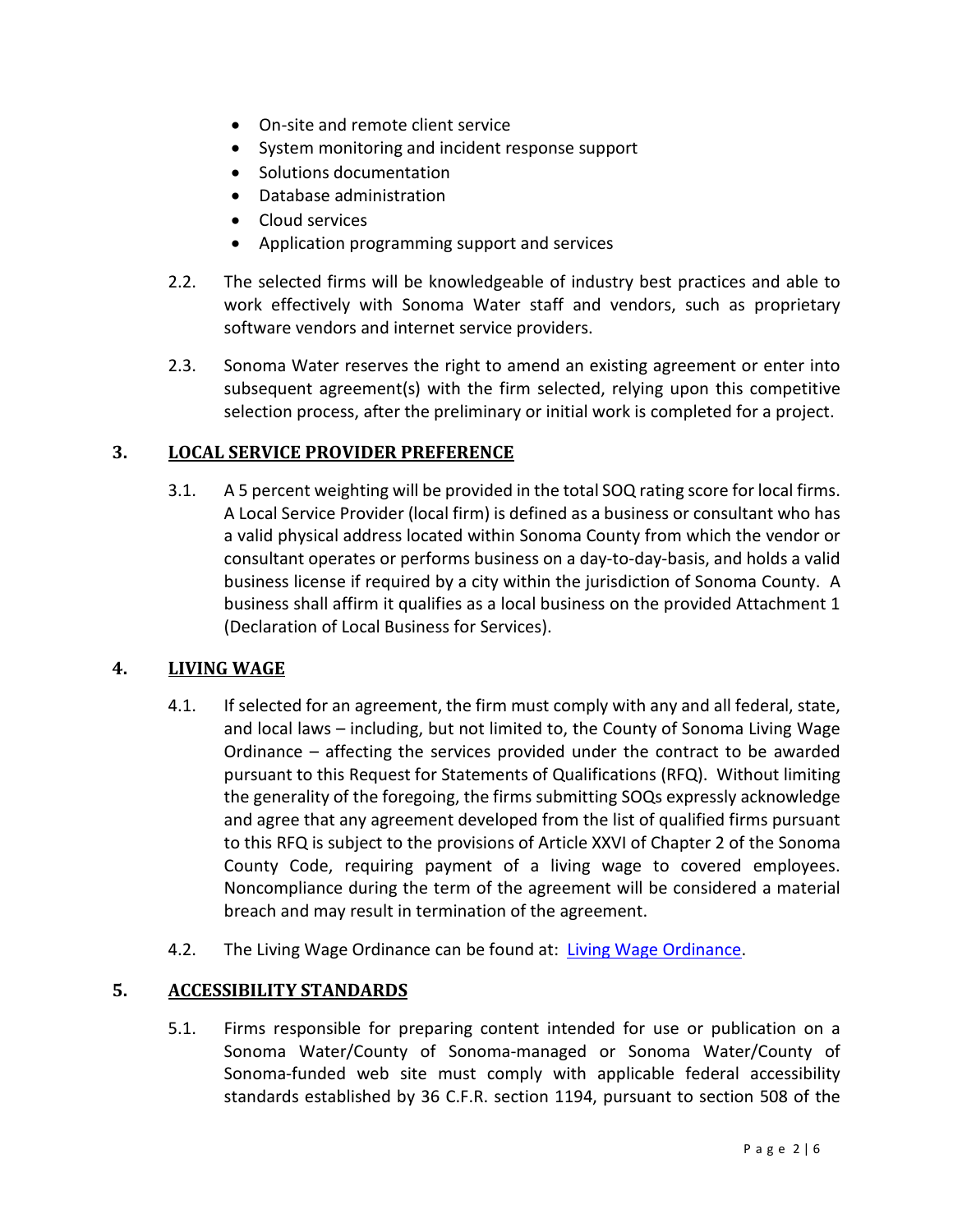Rehabilitation Act of 1973, as amended (29 U.S.C. §794(d)), and the County of Sonoma's Web Site Accessibility Policy located at: [County of Sonoma 9-03](http://sonomacounty.ca.gov/CAO/Administrative-Policies/9-3-Website-Accessibility-Policy/)  [Website Accessibility Policy.](http://sonomacounty.ca.gov/CAO/Administrative-Policies/9-3-Website-Accessibility-Policy/)

### **6. SUBMITTAL OF SOQS**

- 6.1. A sample agreement is enclosed. Please review the entire sample agreement carefully before submitting an SOQ. If any significant omissions or ambiguities in this RFQ come to Sonoma Water's attention while under review by interested firms, Sonoma Water will make a uniform written response to all parties.
- <span id="page-2-3"></span><span id="page-2-2"></span><span id="page-2-1"></span><span id="page-2-0"></span>6.2. SOQs shall include the following:
	- a. A table of contents and page numbers.
	- b. Legal name of company, how organized (non-profit, LLC, etc.), and where company is incorporated. Not required for individuals.
	- c. A statement of similar work previously performed, including at least three references with name of organization, contact person, and telephone number.
	- d. A statement of qualifications and a list of personnel to be assigned to the work, including a resume for each, listing education, experience, certifications, and expertise in this type of work. Discuss experience with the following:
		- i. Office 365, including:
			- a) Microsoft Exchange Hybrid to o365 cutovers
			- b) On-prem home drive to One Drive migration
			- c) Share drive migration to o365
			- d) End-user/customer training and communications for large MS changes (OneDrive, SharePoint, Teams)
			- e) SharePoint implementations
			- f) Compliance Management
			- g) Endpoint Manager implementation for Mobile and Windows 10 devices
			- h) Migration of on-prem phone system to MS Teams
		- ii. Extreme Network, including:
			- a) Network administration and security
			- b) Extreme (brand) Network Fabric Mesh support and deployment
			- c) EXOS Switching
			- d) Extreme wireless support and deployment
			- e) Extreme Analytics Engine
			- f) NAC deployment and support
			- g) XMC
		- iii. Active directory administration
		- iv. Backup solutions and disaster recovery
		- v. VoIP, including SIP and PRI
		- vi. VMWare and Microsoft Hyper-V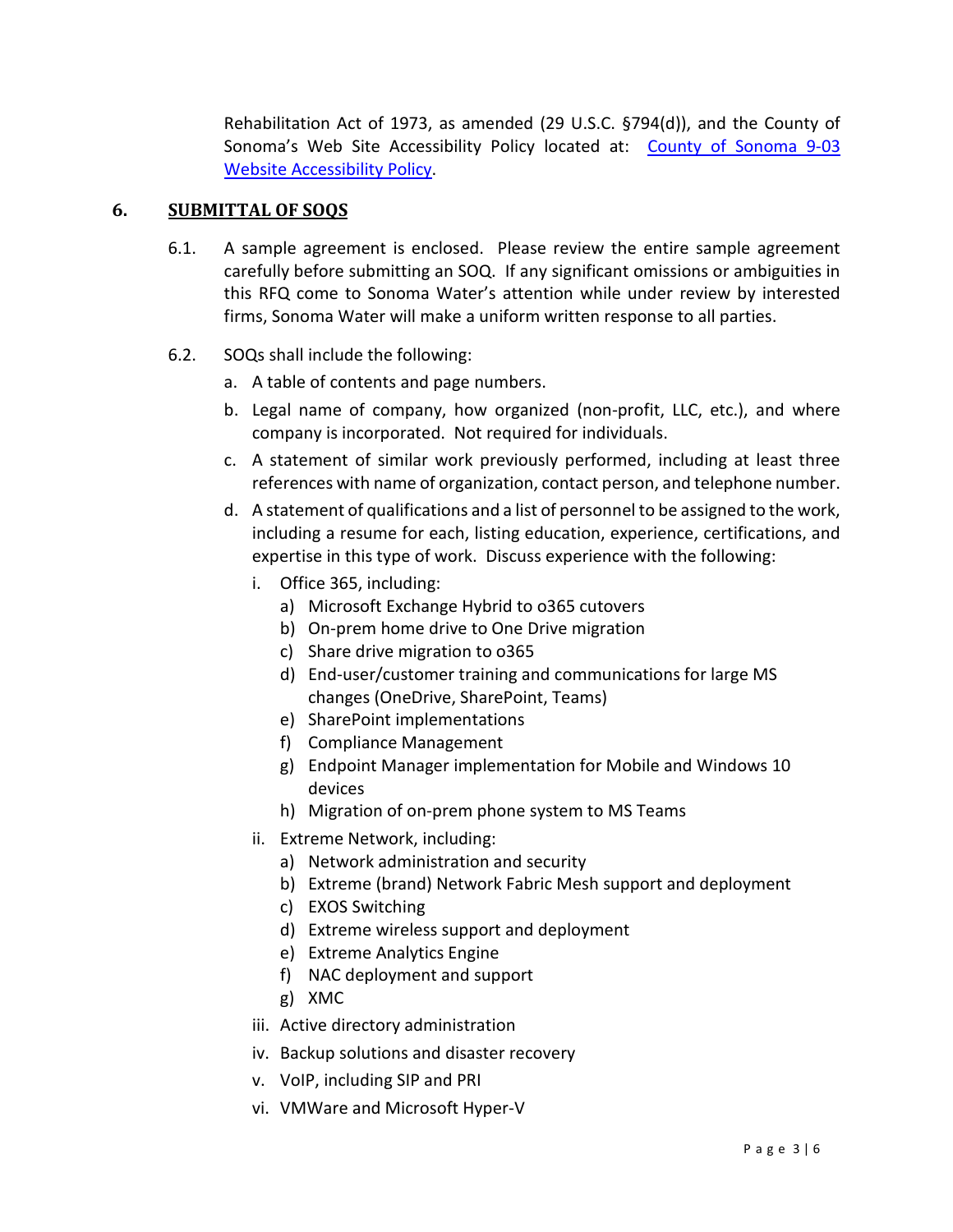- vii. VPN and mobility solutions
- viii.Netwrix implementations
- ix. Nessus implementations
- x. Beyond Trust implementations
- xi. Intranet design and development
- xii. ARC GIS Esri support

xiii.Application programming support services, including:

- a) MS Access deprecation, conversion and support
- b) ASP.NET Core consultant
- c) Microsoft Source Control implementation and best practices
- d) SQL database administration
- e) SQL Server Reporting Services (SSRS)
- f) Azure development consultant
- g) SQL Server Integration Services (SSIS)
- <span id="page-3-2"></span>e. A rate schedule that lists hourly rates of personnel to be assigned to the work and expense costs.
- <span id="page-3-0"></span>f. Any proposed exceptions to the indemnification, insurance, or other standard terms of the sample agreement. Please make comments as specific as possible; reference to exceptions or negotiated terms included in prior agreements is not acceptable. Exceptions not explicitly stated in the SOQ will not be considered during negotiations. Please note that proposing significant changes to standard terms may result in a lower evaluation score. If standard terms are acceptable, include the statement "No exception to standard terms."
- g. Completed Declaration of Local Business for Services, if applicable.
- <span id="page-3-1"></span>6.3. Submit electronic copy of SOQ to Sonoma Water at [Submissions@scwa.ca.gov](mailto:Submissions@scwa.ca.gov) by 2:00 p.m., Wednesday, May 25, 2022. Please reference TW 21/22-084 in the subject line of the email. A confirmation email will be generated in response to each submission to this email address. If a confirmation email is not received, please check spam and junk mail folders.
- 6.4. In addition, submit SOQsto the County of Sonoma Purchasing Department via the Supplier Portal by the deadline for submission and in accordance with Attachment 2 (Supplier Portal Registration Guide). Sonoma County Supplier Portal Frequently Asked Questions can be found at [FAQs.](https://sonomacounty.ca.gov/General-Services/Purchasing/Doing-Business-with-the-County/Frequently-Asked-Questions/)
- 6.5. SOQs received after the electronic submittal deadline will not be accepted.
- 6.6. Confidentiality
	- a. Upon submission, SOQs shall be treated as confidential documents until the selection process is completed. The selection process is deemed completed after the creation of a list of qualified consultants, or completion of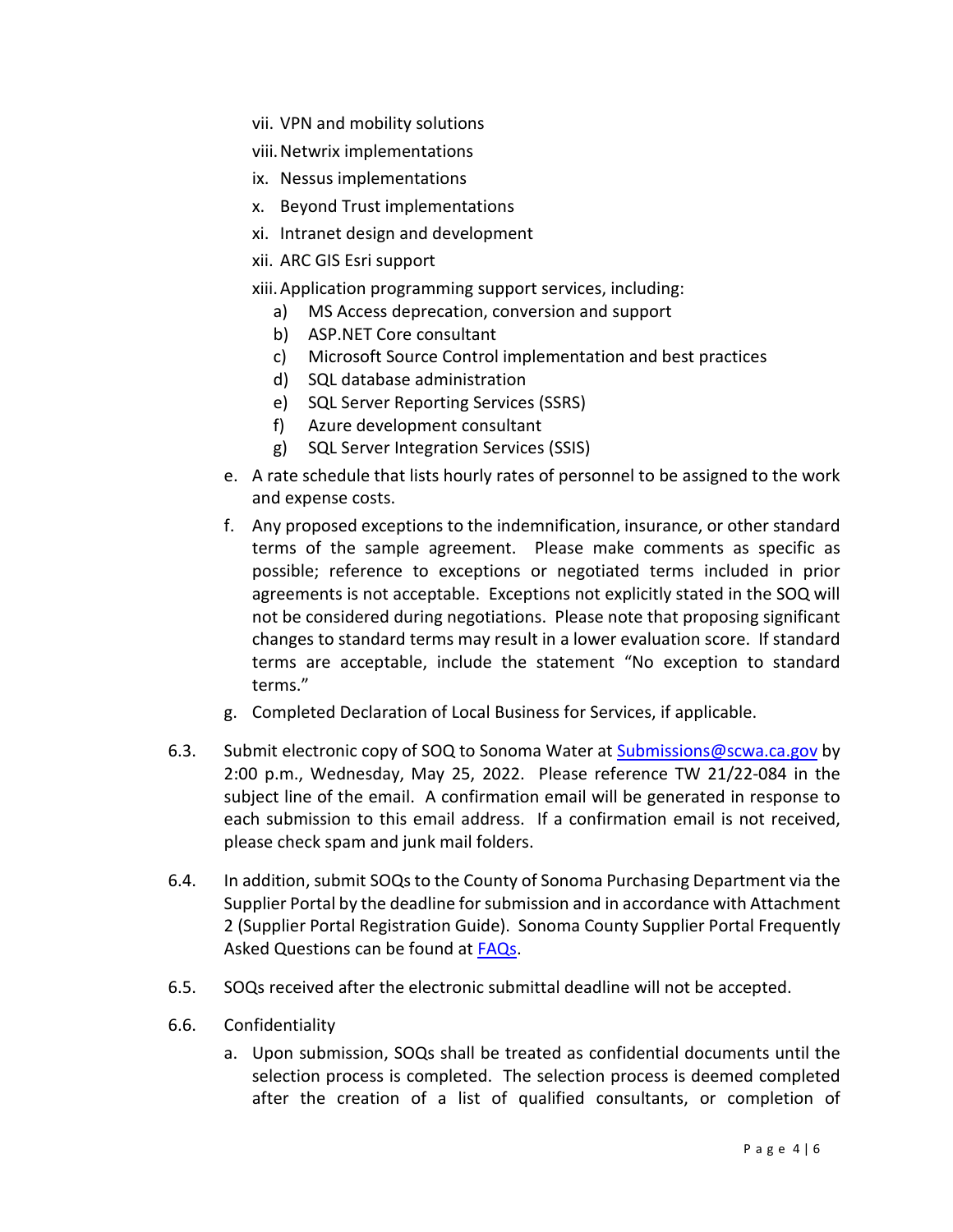negotiations for an agreement, but before agreement execution. Once the selection process is completed, SOQs shall be deemed public record. In the event that a submitter desires to claim portions of its SOQ exempt from disclosure, it is incumbent upon the submitter to clearly identify those portions with the word "Confidential" printed on the top right hand corner of each page for which such privilege is claimed and to clearly identify the information claimed confidential by highlighting, underlining, or bracketing the subject information. Examples of confidential materials include trade secrets. Each page shall be clearly marked and readily separable from the SOQ in order to facilitate public inspection of the non-confidential portion of the SOQ. Sonoma Water will consider a submitter's request for exemptions from disclosure; however, Sonoma Water will make its decision based upon applicable laws. An assertion by a submitter that the entire SOQ, large portions of the SOQ, or a significant element of the SOQ, are exempt from disclosure will not be honored. Prices, makes and models or catalog numbers of the items offered, deliverables, and terms of payment shall be publicly available regardless of any designation to the contrary.

- b. Sonoma Water will endeavor to restrict distribution of material designated as confidential to only those individuals involved in the review and analysis of the SOQs. Submitters are cautioned that materials designated as confidential may nevertheless be subject to disclosure. Submitters are advised that Sonoma Water does not wish to receive confidential or proprietary information and those submitters are not to supply such information except when it is absolutely necessary. If any information or materials in any SOQ submitted are labeled confidential or proprietary, the SOQ shall include the following clause:
	- i. [Legal name of submitter] shall indemnify, defend and hold harmless the Sonoma County Water Agency, its officers, agents and employees from and against any request, action or proceeding of any nature and any damages or liability of any nature, specifically including attorneys' fees awarded under the California Public Records Act (Government Code §6250 et seq.) arising out of, concerning, or in any way involving any materials or information in this SOQ that *[legal name of submitter]* has labeled as confidential, proprietary, or otherwise not subject to disclosure as a public record.

#### **7. EVALUATION**

- 7.1. SOQs that do not include all of the information requested cannot be adequately evaluated. Evaluation will be based on:
	- a. Thoroughness of SOQ (Submittal Items [6.2.a](#page-2-0) an[d 6.2.b\)](#page-2-1)
	- b. Professional qualifications and demonstrated ability to perform the work (Submittal Items [6.2.c](#page-2-2) and [6.2.d\)](#page-2-3)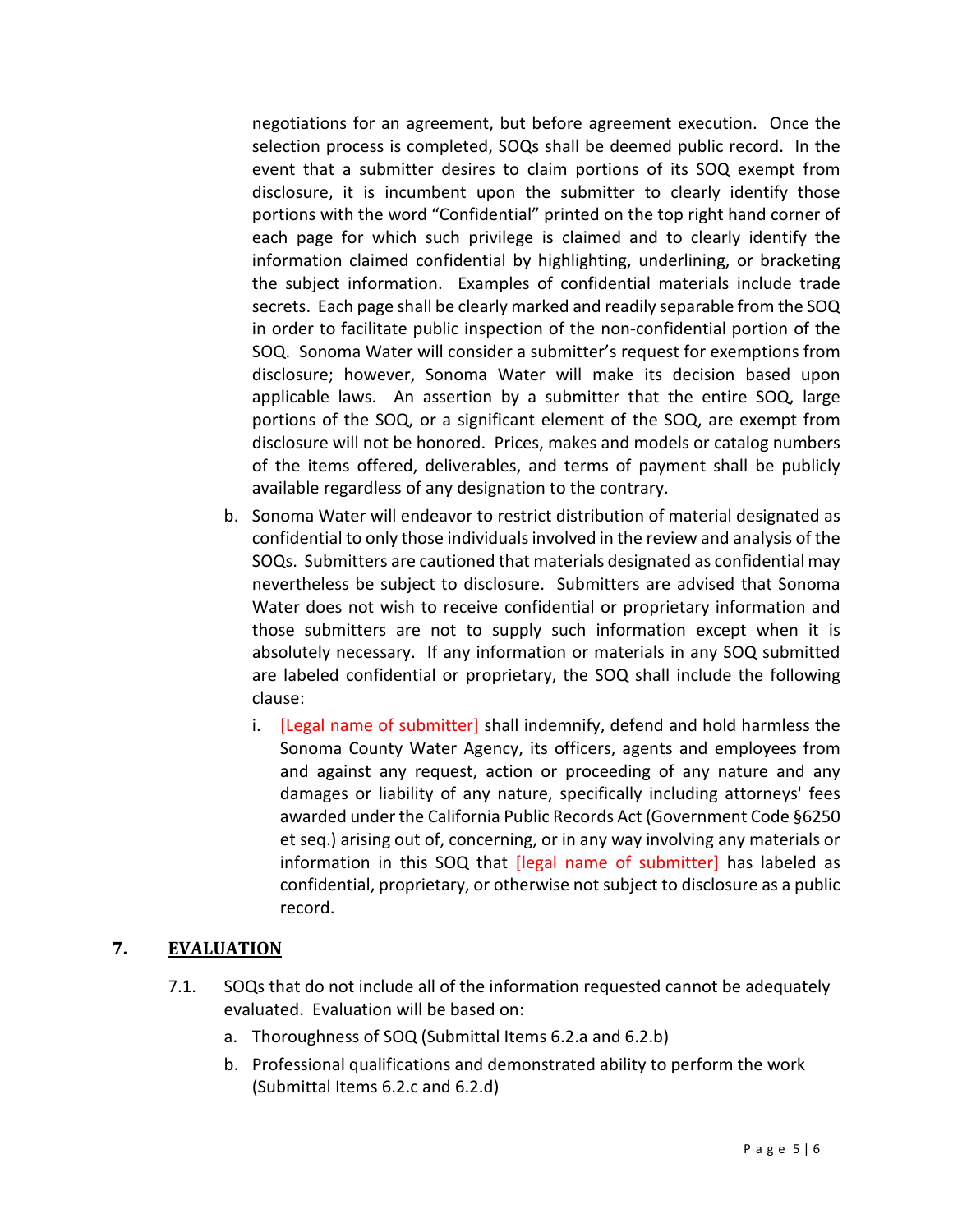- c. Exceptions to standard terms in the sample agreement (Submittal Item [6.2.f\)](#page-3-0)
- d. Local Service Provider Preference (Submittal Item [6.2.g\)](#page-3-1)
- 7.2. Rates and costs requested in Submittal ite[m 6.2.e](#page-3-2) are not part of the qualification evaluation. Rates and costs will be considered only for purposes of selecting firms placed on the list of qualified firms.
- 7.3. Final agreement(s) will be offered to qualified firms at a later date for specific scopes of work to be determined at Sonoma Water's discretion. If a selected firm is not willing to accept Sonoma Water's offer, other qualified firms may be contacted.

#### **8. CONTACTS**

- 8.1. Please send questions about the content of this RFQ to Sonoma Water at [Submissions@scwa.ca.gov.](mailto:Submissions@scwa.ca.gov) Please reference TW 21/22-084 in the subject line of the email. If Sonoma Water considers interpretations or clarifications necessary, Sonoma Water will provide a written supplement to this RFQ.
- 8.2. For technical issues with the County of Sonoma Supplier Portal, please contact the County of Sonoma Purchasing Department Vendor Desk at [supplier](mailto:supplier-desk@sonoma-county.org)[desk@sonoma-county.org.](mailto:supplier-desk@sonoma-county.org)

Sincerely,

Pamela Jeane, P. E. Assistant General Manager – Operations

Encs.

c: Ty Justice Julie Sykes

rw: s:\clerical\pinks\05-02-22\rfq letter 2122-084.docx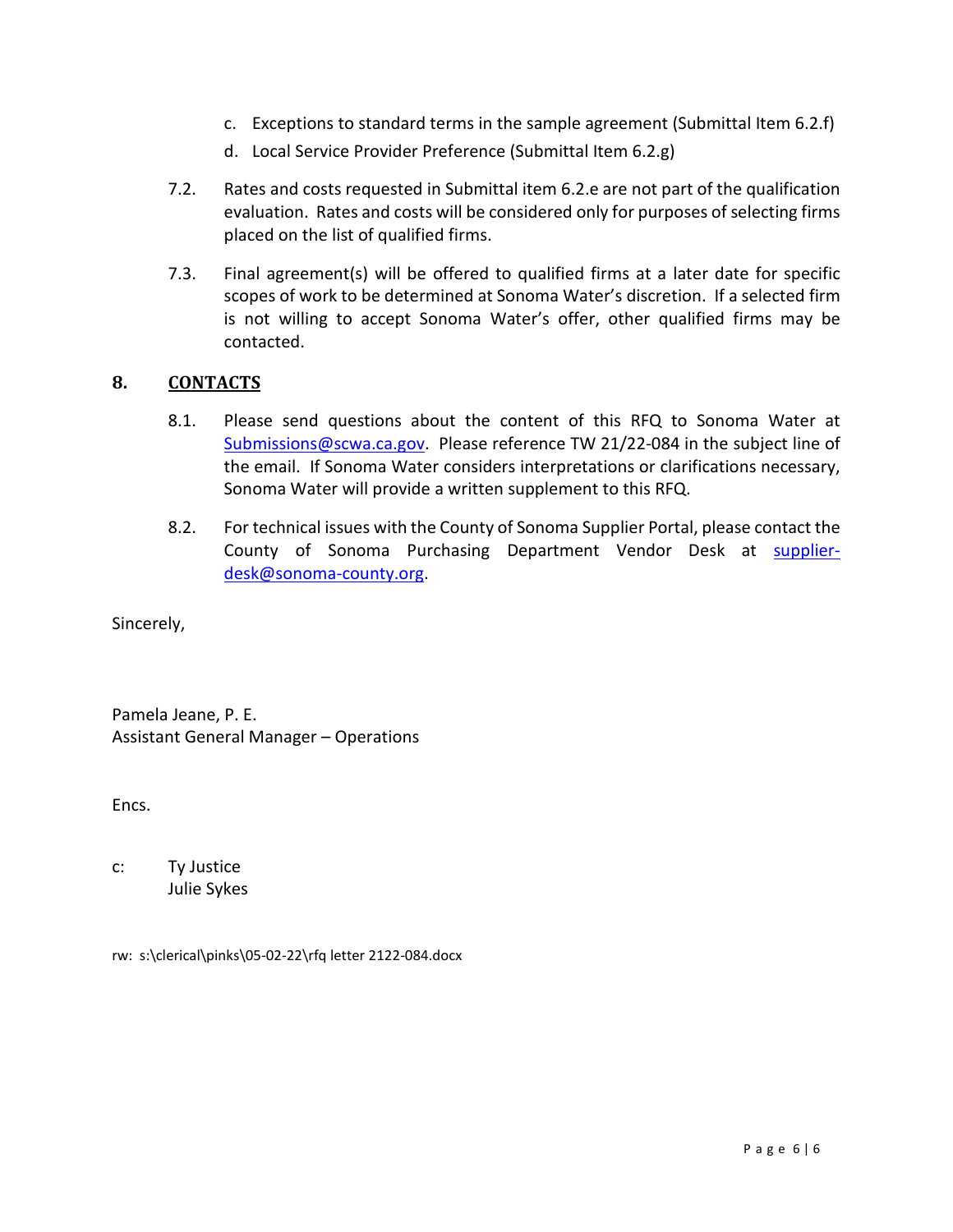#### Attachment 1

#### **DECLARATION OF LOCAL BUSINESS FOR SERVICES**



#### **DECLARATION OF LOCAL BUSINESS FOR SERVICES**

Sonoma County gives local businesses a preference in formal solicitations of services as set forth in the County of Sonoma Local Preference Policy for Services. Sonoma County's Local Preference Policy for Services can be reviewed at http://sonomacounty.ca.gov/General-Services/Purchasing/Doing-Business-with-the-County/Local-Preference-Policy-for-Services/

In order to qualify for this preference, a business must meet all of the following criteria:

- 1. For businesses with a location in a city within Sonoma County, a valid business license if required by the city; and
- 2. A valid physical address located within Sonoma County from which the vendor or consultant operates or performs business on a day-to-day basis.

By completing and signing this form, the undersigned states that, under penalty of perjury, the statements provided herein are true and correct and that the business meets the definition of a local business as set forth in the County of Sonoma Local Preference Policy for Services.

All information submitted is subject to investigation as well as disclosure to third parties under the California Public Records Act. Incomplete, unclear, or incomprehensible responses to the following will result in the bid not being considered for application of the County's local preference policy. False or dishonest responses will cause the rejection of the bid and curtail the declarant's ability to conduct business with the County in the future. It may also result in legal action.

- 1. Legal name of business:
- 2. Physical address of the principal place of business:

License Number

 $I$ ssued by:  $\overline{\phantom{a} \phantom{a}}$ 

Printed Name & Title: \_\_\_\_\_

County of Sonoma General Services, Purchasing Original Date 2 February 2015 Rev. No. Rev. Date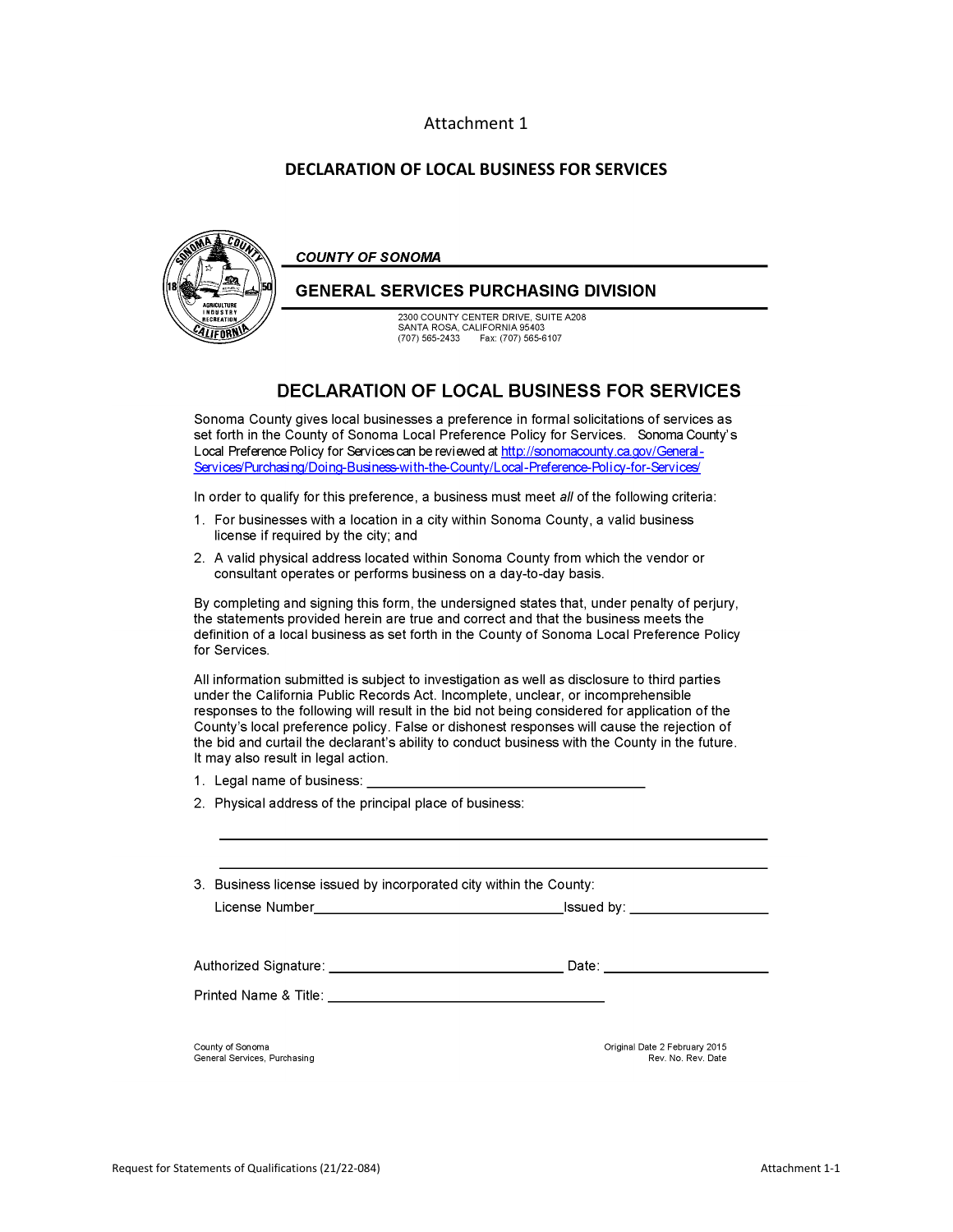



# **Supplier Portal Registration Guide**

The County of Sonoma posts new bidding opportunities on its **Supplier Portal**. Suppliers must register in order to login to the Supplier Portal and view or bid on solicitations.

The Supplier Portal allows Suppliers to:

- Access solicitation information 24/7 (excluding maintenance periods)
- Manage Company and User information in a self-service account
- Manage NIGP commodity/product codes
- Receive emailed notifications regarding new bidding opportunities
- View and bid on solicitations
- Review purchase orders, invoices, and payments

Organizations which have not done business with the County should register as a **Bidder**. Organizations which have received payment from the County for goods and/or services should register as a **Supplier**.

#### **To register as a Bidder:**

- Have your Taxpayer ID number or SSN on hand.
- Navigate to the [Supplier Portal.](https://esupplier.sonomacounty.ca.gov/) We recommend you open the [Bidder Registration](https://esupplier.sonomacounty.ca.gov/SonomaPortalDocs/Training/BidderRegistrationInstructionsADA.pdf) [Instructions](https://esupplier.sonomacounty.ca.gov/SonomaPortalDocs/Training/BidderRegistrationInstructionsADA.pdf) in a new window, or print to use during registration.
- Click "Register as a Bidder" and follow the Bidder Registration Instructions. Be sure to review and choose appropriate commodity category codes.

#### **To register as a Supplier:**

- Have your Taxpayer ID or Social Security Number on hand, along with your current Supplier ID number. If your Supplier ID number is not available, please email the [Supplier Desk.](mailto:supplier-desk@sonoma-county.org)
- Navigate to the [Supplier Portal.](https://esupplier.sonomacounty.ca.gov/) We recommend you open the [Supplier Registration](https://esupplier.sonomacounty.ca.gov/SonomaPortalDocs/Training/SupplierRegistrationInstructionsADA.pdf) [Instructions](https://esupplier.sonomacounty.ca.gov/SonomaPortalDocs/Training/SupplierRegistrationInstructionsADA.pdf) in a new window, or print to use during registration.
- Click "Create New User Accounts" and follow the Supplier Registration Instructions. Be sure to review and select appropriate commodity category codes.

#### **If you experience technical issues during registration, email th[e Supplier Desk](mailto:supplier-desk@sonoma-county.org) for prompt assistance. Please include a screenshot of the issue if possible.**

Rev. C Revised 4/12/19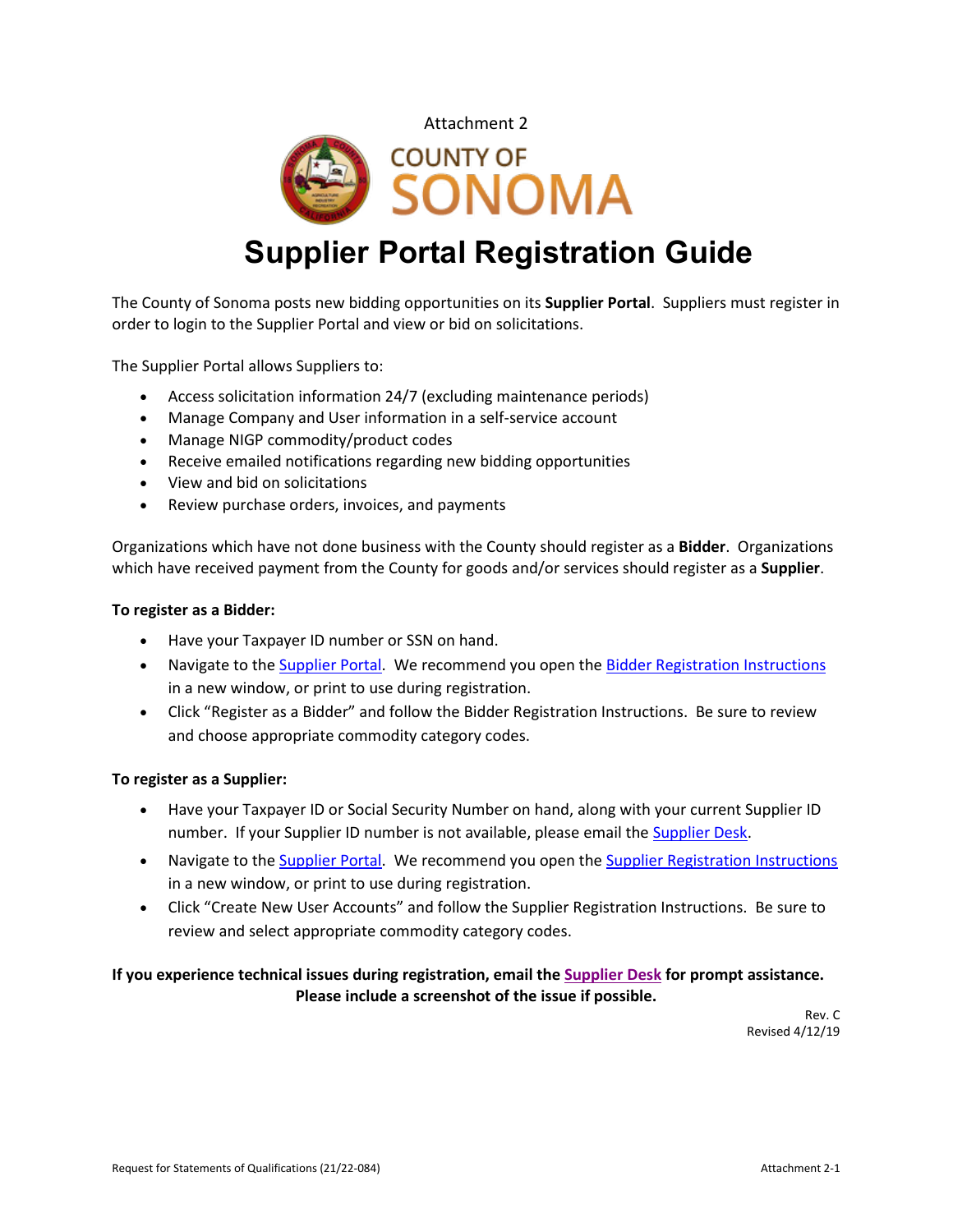For accessibility assistance with this document, please contact the Sonoma County Water Agency Technical Writing Section at (707) 547-1900, Fax at (707) 544-6123, or TDD through the California Relay Service (by dialing 711).

js: s:\techw\agreements\2122-084.docx version: 5/6/2022 9:25:00 AM TW 21/22-084

## **SAMPLE Agreement for IT Infrastructure and Support Services**

This agreement ("Agreement") is by and between **Sonoma County Water Agency**, ("Sonoma Water") and **TBD**, [type of entity] ("Consultant"). The Effective Date of this Agreement is the date the Agreement is last signed by the parties to the Agreement, unless otherwise specified in Paragraph [5.1.](#page-10-0)

## **RECITALS**

#### TBD

In consideration of the foregoing recitals and the mutual covenants contained herein, the parties hereto agree as follows:

### **AGREEMENT**

#### **1. RECITALS**

1.1. The above recitals are true and correct and are incorporated herein.

#### **2. LIST OF EXHIBITS**

- 2.1. The following exhibits are attached hereto and incorporated herein:
	- a. Exhibit A: Scope of Work
	- b. Exhibit B: Schedule of Costs
	- c. Exhibit C: Estimated Budget for Scope of Work
	- d. Exhibit D: Insurance Requirements

#### **3. SCOPE OF SERVICES**

- 3.1. *Consultant's Specified Services:* Consultant shall perform the services described in Exhibit A (Scope of Work), within the times or by the dates provided for in Exhibit A and pursuant to Article [9](#page-12-0) [\(Prosecution of Work\)](#page-12-0). In the event of a conflict between the body of this Agreement and Exhibit A, the provisions in the body of this Agreement shall control.
- <span id="page-8-0"></span>3.2. *Cooperation with Sonoma Water:* Consultant shall cooperate with Sonoma Water in the performance of all work hereunder. Consultant shall coordinate the work with Sonoma Water's Project Manager. Contact information and mailing addresses: **[TBD]**
- 3.3. *Performance Standard and Standard of Care:* Consultant hereby agrees that all its work will be performed and that its operations shall be conducted in accordance with the standards of a reasonable professional having specialized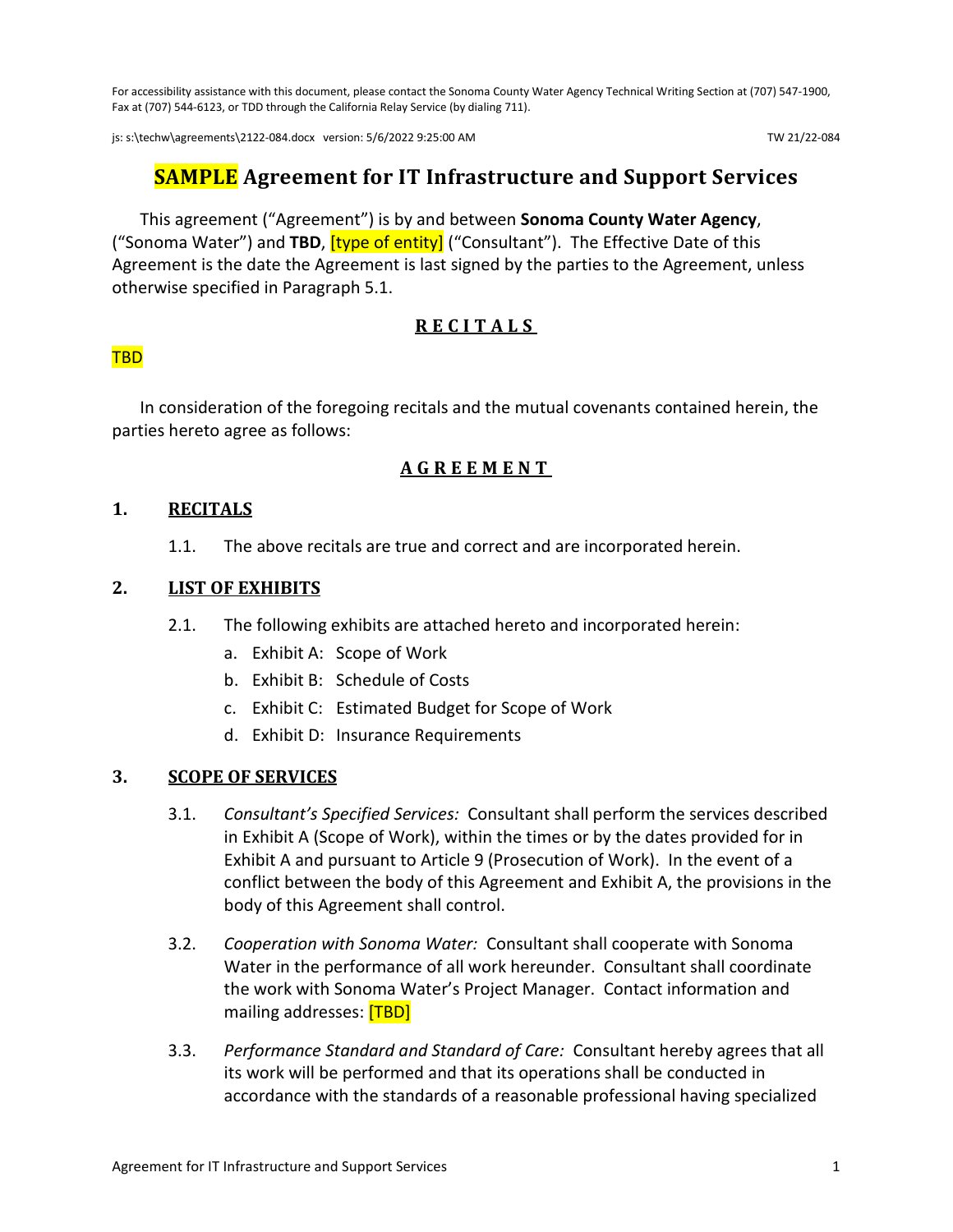knowledge and expertise in the services provided under this Agreement and in accordance with all applicable federal, state and local laws, including all state and local orders and guidance related to COVID-19 as may be amended from time to time, it being understood that acceptance of Consultant's work by Sonoma Water shall not operate as a waiver or release. Sonoma Water has relied upon the professional ability and training of Consultant as a material inducement to enter into this Agreement. If Sonoma Water determines that any of Consultant's work is not in accordance with such level of competency and standard of care, Sonoma Water, in its sole discretion, shall have the right to do any or all of the following: (a) require Consultant to meet with Sonoma Water to review the quality of the work and resolve matters of concern; (b) require Consultant to repeat the work at no additional charge until it is satisfactory; (c) terminate this Agreement pursuant to the provisions of Article [6](#page-10-1) [\(Termination\)](#page-10-1); or (d) pursue any and all other remedies at law or in equity.

#### 3.4. *Assigned Personnel:*

- a. Consultant shall assign only competent personnel to perform work hereunder. In the event that at any time Sonoma Water, in its sole discretion, desires the removal of any person or persons assigned by Consultant to perform work hereunder, Consultant shall remove such person or persons immediately upon receiving written notice from Sonoma Water.
- b. Any and all persons identified in this Agreement or any exhibit hereto as the project manager, project team, or other professional performing work hereunder are deemed by Sonoma Water to be key personnel whose services were a material inducement to Sonoma Water to enter into this Agreement, and without whose services Sonoma Water would not have entered into this Agreement. Consultant shall not remove, replace, substitute, or otherwise change any key personnel without the prior written consent of Sonoma Water.
- c. With respect to performance under this Agreement, Consultant shall employ the following key personnel: [TBD]
- d. In the event that any of Consultant's personnel assigned to perform services under this Agreement become unavailable due to resignation, sickness, or other factors outside of Consultant's control, Consultant shall be responsible for timely provision of adequately qualified replacements.

### <span id="page-9-0"></span>**4. PAYMENT**

- 4.1. *Total Costs:* [TBD]
- 4.2. *Method of Payment:* [TBD]
- 4.3. *Invoices:* [TBD]
- 4.4. *Timing of Payments:* Unless otherwise noted in this Agreement, payments shall be made within the normal course of Sonoma Water business after presentation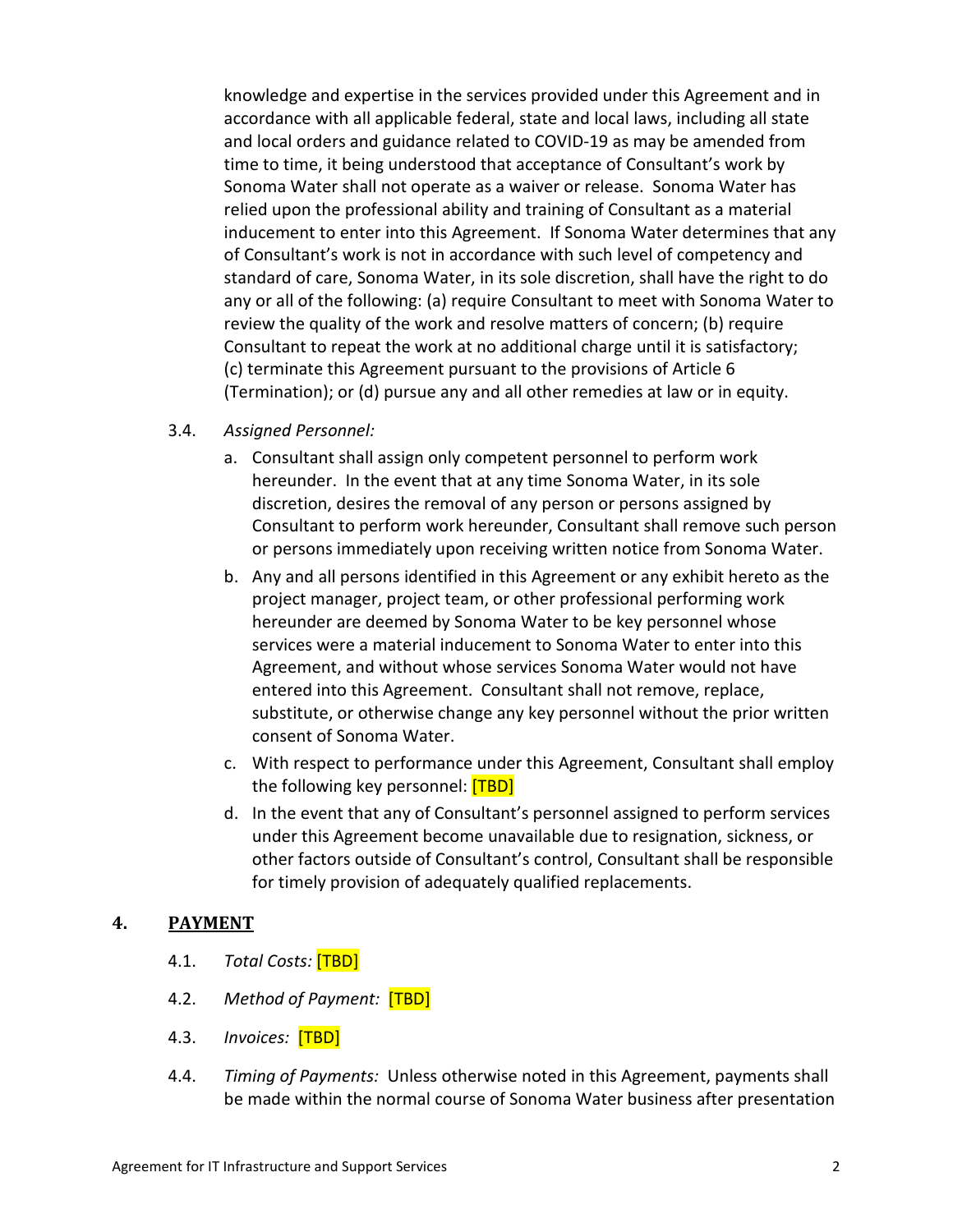of an invoice in a form approved by Sonoma Water for services performed. Payments shall be made only upon the satisfactory completion of the services as determined by Sonoma Water.

- <span id="page-10-2"></span>4.5. *Taxes Withheld by Sonoma Water:*
	- a. Pursuant to California Revenue and Taxation Code (R&TC) section 18662, Sonoma Water shall withhold seven percent of the income paid to Consultant for services performed within the State of California under this Agreement, for payment and reporting to the California Franchise Tax Board, if Consultant does not qualify as: (1) a corporation with its principal place of business in California, (2) an LLC or Partnership with a permanent place of business in California, (3) a corporation/LLC or Partnership qualified to do business in California by the Secretary of State, or (4) an individual with a permanent residence in the State of California.
	- b. If Consultant does not qualify, as described in Paragraph [4.5.a,](#page-10-2) Sonoma Water requires that a completed and signed Form 587 be provided by Consultant in order for payments to be made. If Consultant is qualified, as described in Paragraph [4.5.a,](#page-10-2) then Sonoma Water requires a completed Form 590. Forms 587 and 590 remain valid for the duration of the Agreement provided there is no material change in facts. By signing either form, Consultant agrees to promptly notify Sonoma Water of any changes in the facts. Forms should be sent to Sonoma Water pursuant to Articl[e 16](#page-20-0) [\(Method and Place of Giving Notice, Submitting Bills, and Making Payments\)](#page-20-0) of this Agreement. To reduce the amount withheld, Consultant has the option to provide Sonoma Water with either a full or partial waiver from the State of California.

### <span id="page-10-0"></span>**5. TERM OF AGREEMENT AND COMMENCEMENT OF WORK**

- 5.1. *Term of Agreement:* This Agreement shall expire on [TBD], unless terminated earlier in accordance with the provisions of Article [6](#page-10-1) [\(Termination\)](#page-10-1).
- 5.2. *Commencement of Work:* Consultant is authorized to proceed immediately with the performance of this Agreement upon the Effective Date of this Agreement.

### <span id="page-10-1"></span>**6. TERMINATION**

- 6.1. *Authority to Terminate:* Sonoma Water's right to terminate may be exercised by Sonoma County Water Agency's General Manager.
- 6.2. *Termination Without Cause:* Notwithstanding any other provision of this Agreement, at any time and without cause, Sonoma Water shall have the right, in its sole discretion, to terminate this Agreement by giving 5 days written notice to Consultant.
- <span id="page-10-3"></span>6.3. *Termination for Cause:* Notwithstanding any other provision of this Agreement, should Consultant fail to perform any of its obligations hereunder, within the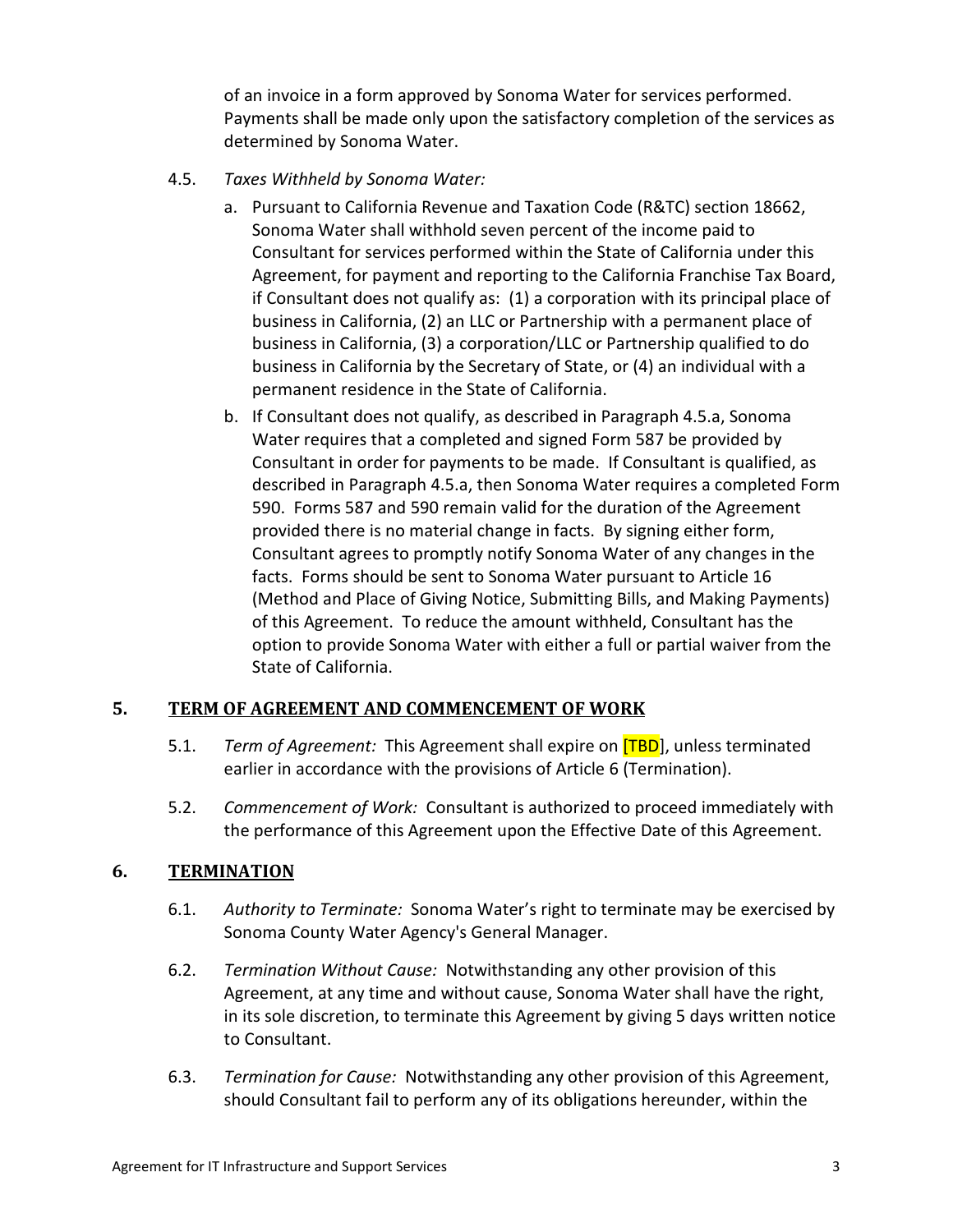time and in the manner herein provided, or otherwise violate any of the terms of this Agreement, Sonoma Water may immediately terminate this Agreement by giving Consultant written notice of such termination, stating the reason for termination.

- 6.4. *Delivery of Work Product and Final Payment Upon Termination:* In the event of termination, Consultant, within 14 days following the date of termination, shall deliver to Sonoma Water all reports, original drawings, graphics, plans, studies, and other data or documents, in whatever form or format, assembled or prepared by Consultant or Consultant's subcontractors, consultants, and other agents in connection with this Agreement subject to Paragraph [13.10](#page-18-0) and shall submit to Sonoma Water an invoice showing the services performed, hours worked, and copies of receipts for reimbursable expenses up to the date of termination.
- 6.5. *Payment Upon Termination:* Upon termination of this Agreement by Sonoma Water, Consultant shall be entitled to receive as full payment for all services satisfactorily rendered and reimbursable expenses properly incurred hereunder, an amount which bears the same ratio to the total payment specified in the Agreement as the services satisfactorily rendered hereunder by Consultant bear to the total services otherwise required to be performed for such total payment; provided, however, that if services are to be paid on a per-hour or per-day basis, then Consultant shall be entitled to receive as full payment an amount equal to the number of hours or days actually worked prior to termination multiplied by the applicable hourly or daily rate; and further provided, however, that if Sonoma Water terminates the Agreement for cause pursuant to Paragraph [6.3,](#page-10-3) Sonoma Water shall deduct from such amounts the amount of damage, if any, sustained by Sonoma Water by virtue of the breach of the Agreement by Consultant.

### <span id="page-11-0"></span>**7. INDEMNIFICATION**

7.1. Consultant agrees to accept all responsibility for loss or damage to any person or entity, including Sonoma County Water Agency, and to indemnify, hold harmless, and release Sonoma County Water Agency, its officers, agents, and employees, from and against any actions, claims, damages, liabilities, disabilities, or expenses, that may be asserted by any person or entity, including Consultant, that arise out of, pertain to, or relate to Consultant's or its agents', employees', contractors', subcontractors', or invitees' performance or obligations under this Agreement. Consultant agrees to provide a complete defense for any claim or action brought against Sonoma County Water Agency based upon a claim relating to Consultant's or its agents', employees', contractors', subcontractors', or invitees' performance or obligations under this Agreement. Consultant's obligations under this Article [7](#page-11-0) apply whether or not there is concurrent or contributory negligence on the part of Sonoma County Water Agency, but, to the extent required by law, excluding liability due to conduct of Sonoma County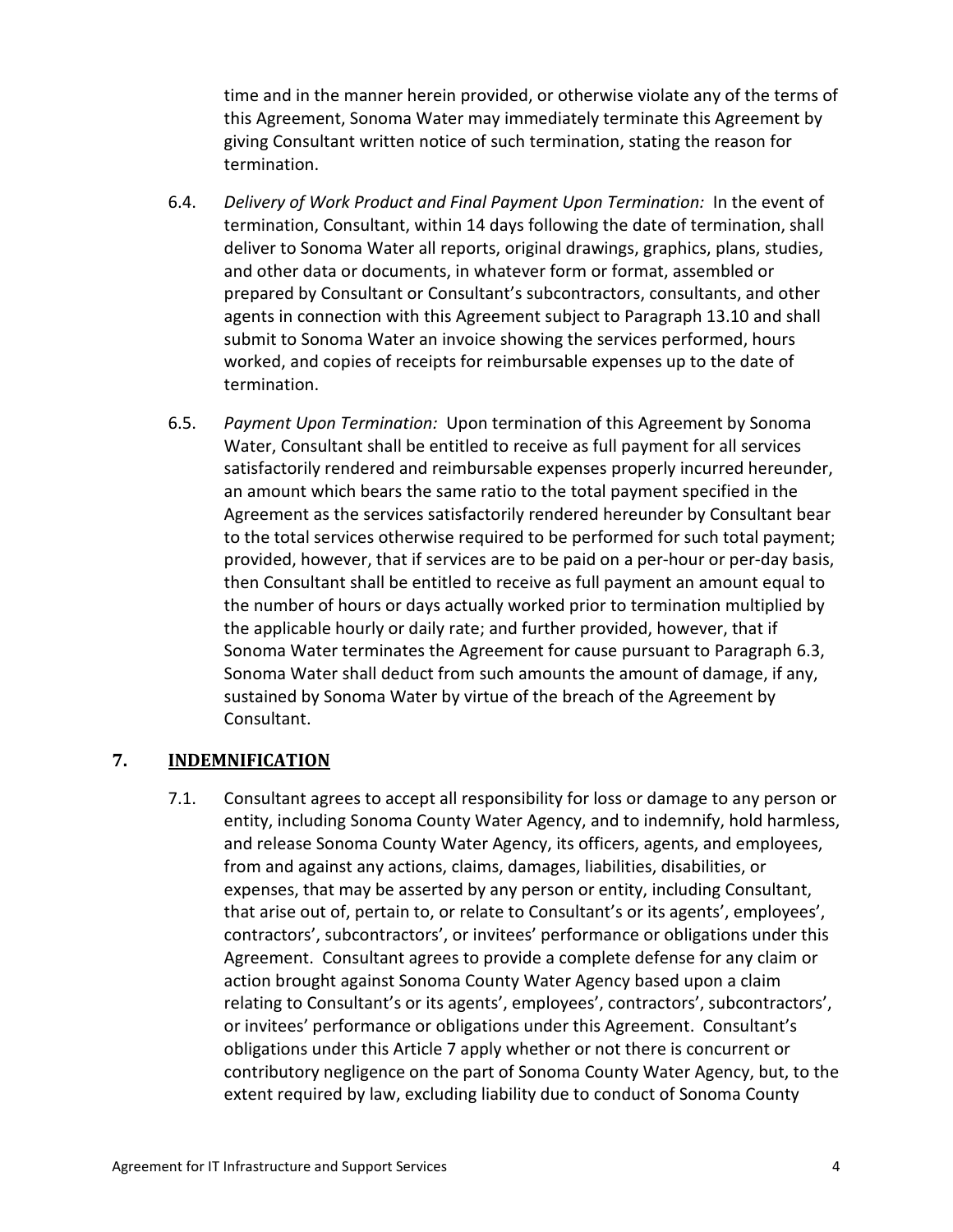Water Agency. Sonoma County Water Agency shall have the right to select its legal counsel at Consultant's expense, subject to Consultant's approval, which shall not be unreasonably withheld. This indemnification obligation is not limited in any way by any limitation on the amount or type of damages or compensation payable to or for Consultant or its agents under workers' compensation acts, disability benefits acts, or other employee benefit acts.

#### **8. INSURANCE**

8.1. With respect to performance of work under this Agreement, Consultant shall maintain and shall require all of its subcontractors, consultants, and other agents to maintain, insurance as described in Exhibit D (Insurance Requirements)

### <span id="page-12-0"></span>**9. PROSECUTION OF WORK**

9.1. Performance of the services hereunder shall be completed within the time required herein, provided, however, that if the performance is delayed by earthquake, flood, high water, or other Act of God or by strike, lockout, or similar labor disturbances, the time for Consultant's performance of this Agreement shall be extended by a number of days equal to the number of days Consultant has been delayed.

### **10. EXTRA OR CHANGED WORK**

10.1. Extra or changed work or other changes to the Agreement may be authorized only by written amendment to this Agreement, signed by both parties. The parties expressly recognize that Sonoma Water personnel are without authorization to order extra or changed work or waive Agreement requirements. Failure of Consultant to secure such written authorization for extra or changed work shall constitute a waiver of any and all right to adjustment in the Agreement price or Agreement time due to such unauthorized work and thereafter Consultant shall be entitled to no compensation whatsoever for the performance of such work. Consultant further expressly waives any and all right or remedy by way of restitution and quantum meruit for any and all extra work performed without such express and prior written authorization of Sonoma Water.

#### <span id="page-12-1"></span>**11. SOFTWARE/COMPUTER APPLICATION PURCHASE ONLINE ACCESSIBILITY**

- 11.1. *Accessibility:* Sonoma Water policy requires that all Sonoma Water websites and web-based applications must be accessible to staff members and members of the public with disabilities.
- 11.2. *Standards:*
	- a. Consultant shall certify that all Electronic and Information Technology ("EIT") products, services, or other deliverables (collectively "EIT Deliverables") furnished hereunder that will be made available to members of the general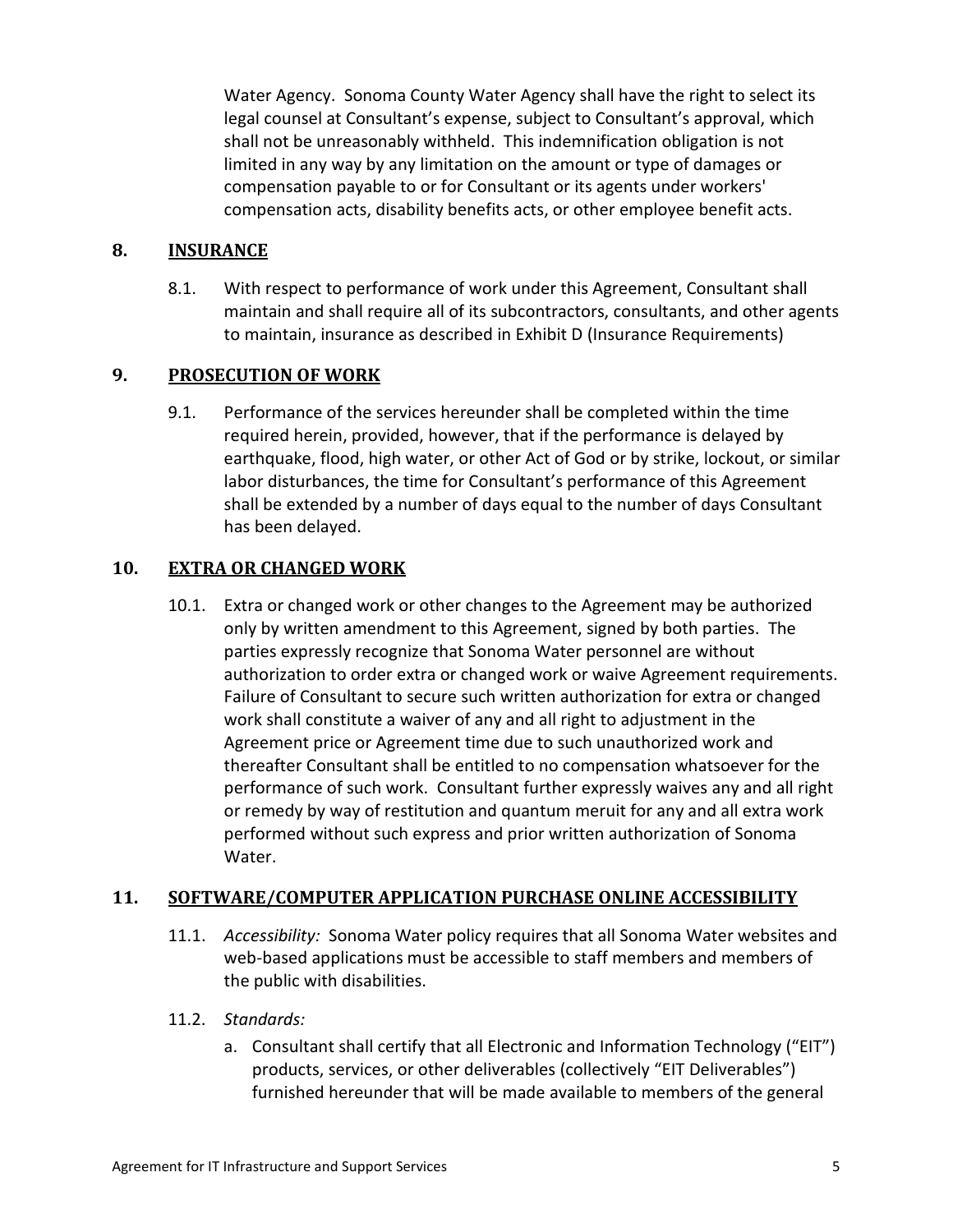public in connection with Sonoma Water's ordinary course of business, comply with the following accessibility standards:

- i. Federal accessibility standards established by 36 C.F.R. section 1194, pursuant to section 508 of the Rehabilitation Act of 1973, as amended (29 U.S.C. section 794(d)); and
- ii. County of Sonoma's (County's) Web Site Accessibility Policy is available online at [http://sonomacounty.ca.gov/Services/Web-Standards-and-](http://sonomacounty.ca.gov/Services/Web-Standards-and-Guidelines/)[Guidelines/.](http://sonomacounty.ca.gov/Services/Web-Standards-and-Guidelines/)
- b. The foregoing standards shall collectively be referred to hereinafter as "Sonoma Water Accessibility Standards." For the purposes of this Agreement, the term "EIT" shall include Information Technology (as defined below) and any equipment or interconnected system or subsystem of equipment that is used in the creation, conversion, or duplication of data or information including, but not limited to equipment that is used in the automatic acquisition, storage, manipulation, management, movement, control, display, switching, interchange, transmission, or reception of data or information. The term "Information Technology" includes computers, ancillary equipment, software, firmware and similar procedures, services (including support services), and related resources.
- 11.3. *Noncompliant EIT; Obligation to Cure:* If Sonoma Water, in its sole and absolute discretion, determines that any EIT Deliverable does not comply with Sonoma Water Accessibility Standards, Sonoma Water will promptly inform Consultant in writing. Upon such notice, Consultant shall, without charge to Sonoma Water, repair or replace the non-compliant EIT Deliverables within such period of time as specified by Sonoma Water in writing. If the required repair or replacement is not completed within the time specified, Sonoma Water shall have the right to do any or all of the following, without prejudice to Sonoma Water's right to pursue any and all other remedies at law or in equity:
	- a. Cancel any delivery or task order;
	- b. Terminate this Agreement pursuant to the provisions of Article [6](#page-10-1) [\(Termination\)](#page-10-1); and/or
	- c. In the case of custom EIT developed by Consultant for Sonoma Water, Sonoma Water may have any necessary changes or repairs performed by itself or by another contractor. In such event, contractor shall be liable for all expenses incurred by Sonoma Water in connection with such changes or repairs.
- 11.4. *Upgrades Upon Renewal or Extension:* Notwithstanding the foregoing, Sonoma Water may accept EIT Deliverables that are not strictly compliant with Sonoma Water Accessibility Standards if Sonoma Water, in its sole and absolute discretion, determines that acceptance of such products or services is in Sonoma Water's best interest. For every EIT Deliverable accepted by Sonoma Water that does not fully comply with Sonoma Water Accessibility Standards, Consultant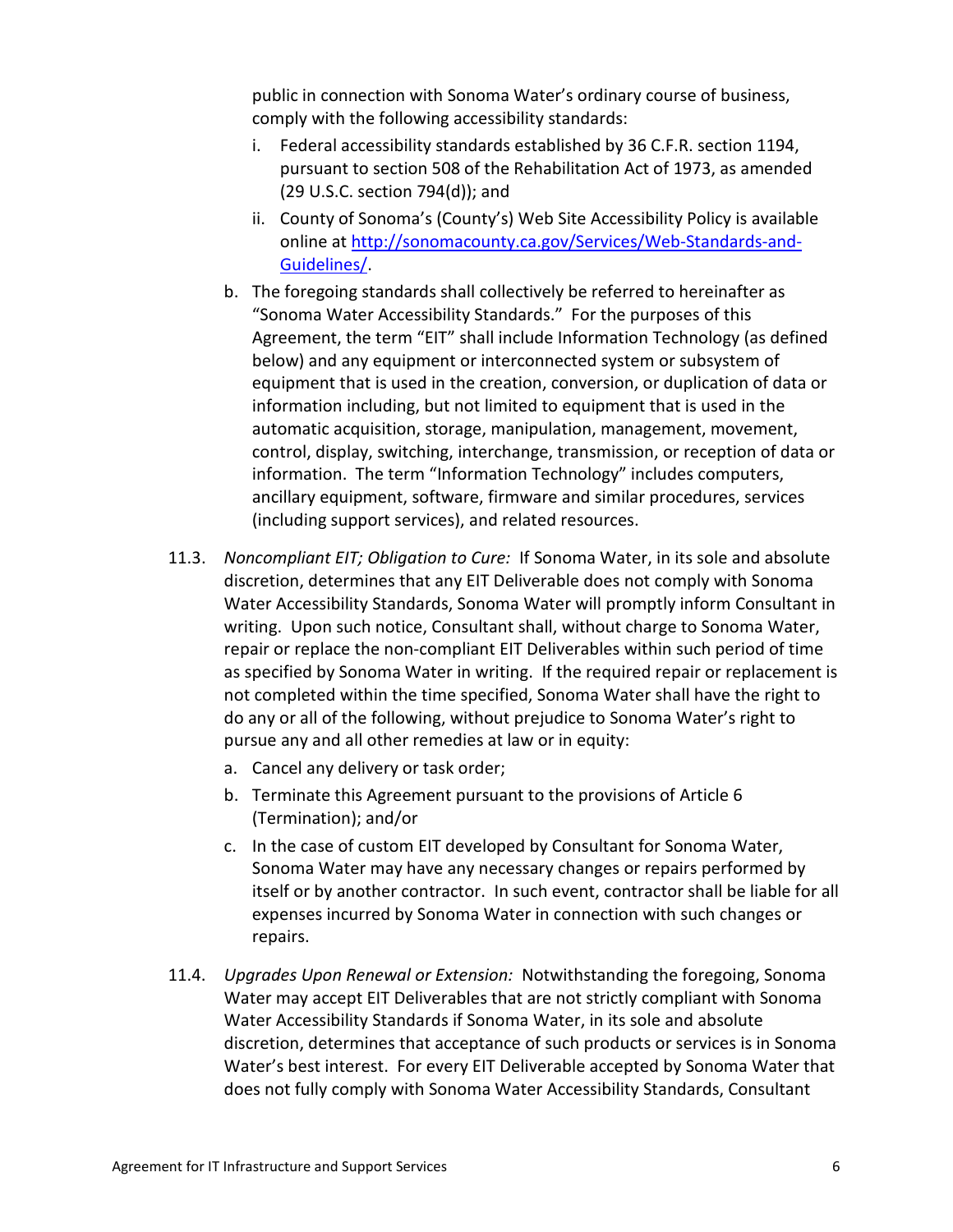shall, at the discretion of Sonoma Water, make every effort to replace or upgrade it with a compliant equivalent product or service, if commercially available and cost neutral, upon the renewal or extension date of this Agreement.

11.5. *Warranty; Indemnity:* Consultant represents and warrants (i) that its EIT Deliverables will be accessible to the full extent required hereunder and (ii) that it shall defend, indemnify and hold Sonoma Water harmless from and against any and all claims and expenses, including attorneys' fees and litigation expenses, that may be incurred by or asserted against Sonoma Water, its officers, agents, or employees arising out of or related to Consultant's breach of this Article [11.](#page-12-1)

### <span id="page-14-0"></span>**12. CONTENT ONLINE ACCESSIBILITY**

- 12.1. *Accessibility:* Sonoma Water policy requires that all documents that may be published to the Web meet accessibility standards to the greatest extent possible and utilizing available existing technologies.
- 12.2. *Standards:* All consultants responsible for preparing content intended for use or publication on a Sonoma Water managed or Sonoma Water funded web site must comply with applicable federal accessibility standards established by 36 C.F.R. section 1194, pursuant to section 508 of the Rehabilitation Act of 1973, as amended (29 U.S.C. section 794(d)), and Sonoma Water's Web Site Accessibility Policy located at [http://sonomacounty.ca.gov/Services/Web-Standards-and-](http://sonomacounty.ca.gov/Services/Web-Standards-and-Guidelines/)[Guidelines/.](http://sonomacounty.ca.gov/Services/Web-Standards-and-Guidelines/)
- 12.3. *Certification:* With each final receivable intended for public distribution (report, presentations posted to the internet, public outreach materials), Consultant shall include a descriptive summary describing how all deliverable documents were assessed for accessibility (e.g., Microsoft Word accessibility check; Adobe Acrobat accessibility check, or other commonly accepted compliance check).
- 12.4. *Alternate Format:* When it is strictly impossible due to the unavailability of technologies required to produce an accessible document, Consultant shall identify the anticipated accessibility deficiency prior to commencement of any work to produce such deliverables. Consultant agrees to cooperate with Sonoma Water staff in the development of alternate document formats to maximize the facilitative features of the impacted document(s); e.g., embedding the document with alt-tags that describe complex data/tables.
- 12.5. *Noncompliant Materials; Obligation to Cure:* Remediation of any materials that do not comply with Sonoma Water's Web Site Accessibility Policy shall be the responsibility of Consultant. If Sonoma Water, in its sole and absolute discretion, determines that any deliverable intended for use or publication on any Sonoma Water managed or Sonoma Water funded Web site does not comply with Sonoma Water Accessibility Standards, Sonoma Water will promptly inform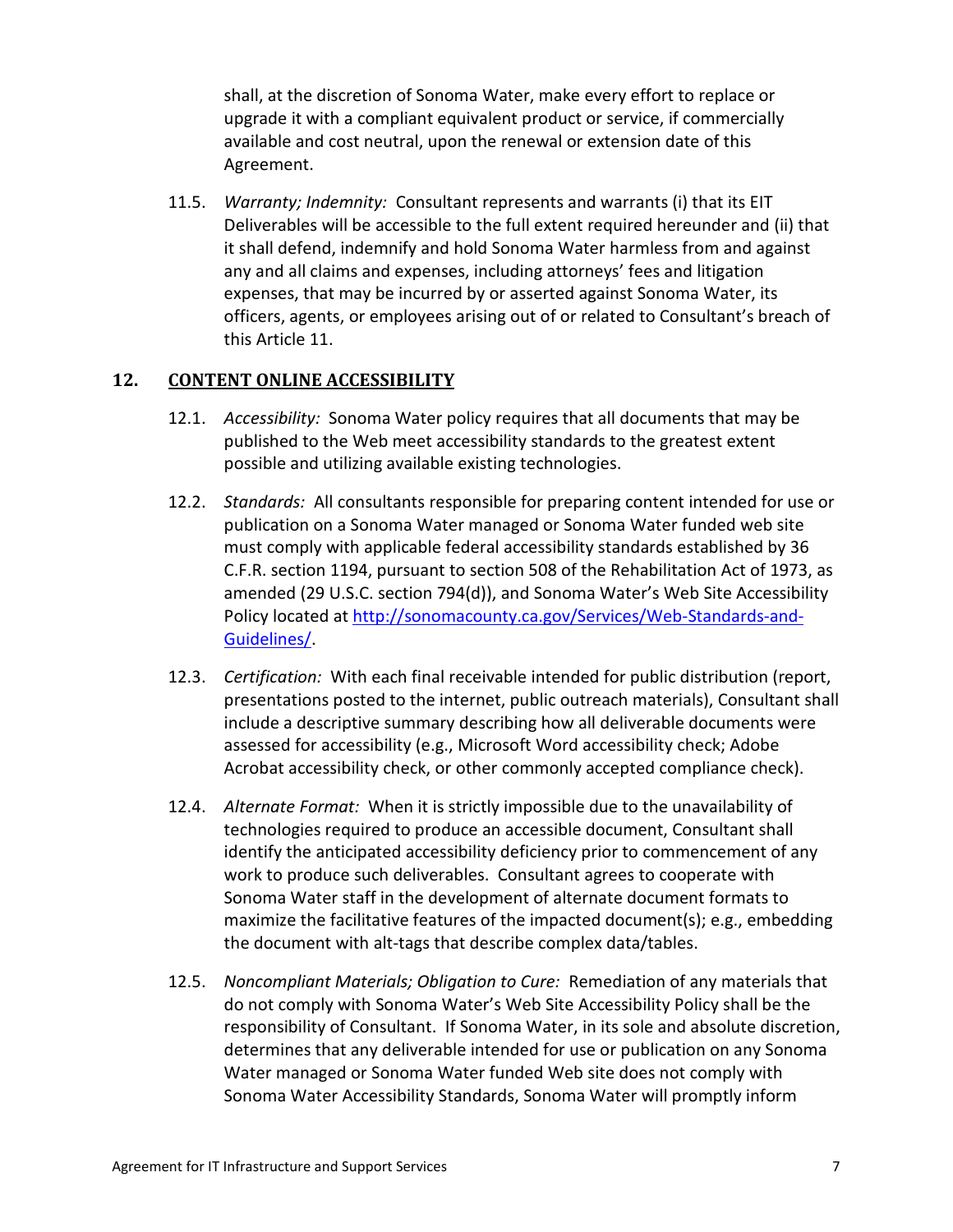Consultant in writing. Upon such notice, Consultant shall, without charge to Sonoma Water, repair or replace the non-compliant materials within such period of time as specified by Sonoma Water in writing. If the required repair or replacement is not completed within the time specified, Sonoma Water shall have the right to do any or all of the following, without prejudice to Sonoma Water's right to pursue any and all other remedies at law or in equity:

- a. Cancel any delivery or task order
- b. Terminate this Agreement pursuant to the provisions of Article [6](#page-10-1) [\(Termination\)](#page-10-1); and/or
- c. In the case of custom Electronic and Information Technology (EIT) developed by Consultant for Sonoma Water, Sonoma Water may have any necessary changes or repairs performed by itself or by another contractor. In such event, Consultant shall be liable for all expenses incurred by Sonoma Water in connection with such changes or repairs.
- 12.6. *Sonoma Water's Rights Reserved:* Notwithstanding the foregoing, Sonoma Water may accept deliverables that are not strictly compliant with Sonoma Water Accessibility Standards if Sonoma Water, in its sole and absolute discretion, determines that acceptance of such products or services is in Sonoma Water's best interest.

#### **13. REPRESENTATIONS OF CONSULTANT**

- 13.1. *Status of Consultant:* The parties intend that Consultant, in performing the services specified herein, shall act as an independent contractor and shall control the work and the manner in which it is performed. Consultant is not to be considered an agent or employee of Sonoma Water and is not entitled to participate in any pension plan, worker's compensation plan, insurance, bonus, or similar benefits Sonoma Water provides its employees. In the event Sonoma Water exercises its right to terminate this Agreement pursuant to Article [6](#page-10-1) [\(Termination\)](#page-10-1), Consultant expressly agrees that it shall have no recourse or right of appeal under rules, regulations, ordinances, or laws applicable to employees.
- 13.2. *No Suspension or Debarment:* Consultant warrants that it is not presently debarred, suspended, proposed for debarment, declared ineligible, or voluntarily excluded from participation in covered transactions by any federal department or agency. Consultant also warrants that it is not suspended or debarred from receiving federal funds as listed in the List of Parties Excluded from Federal Procurement or Non-procurement Programs issued by the General Services Administration.
- 13.3. *Representation, Warranty and Responsibility as to Data Security:*
	- a. Data Security: Consultant shall preserve, and shall ensure that its subconsultants or vendors preserve, the confidentiality, integrity, and availability of Sonoma Water data with administrative, technical and physical measures that conform to generally recognized industry standards and best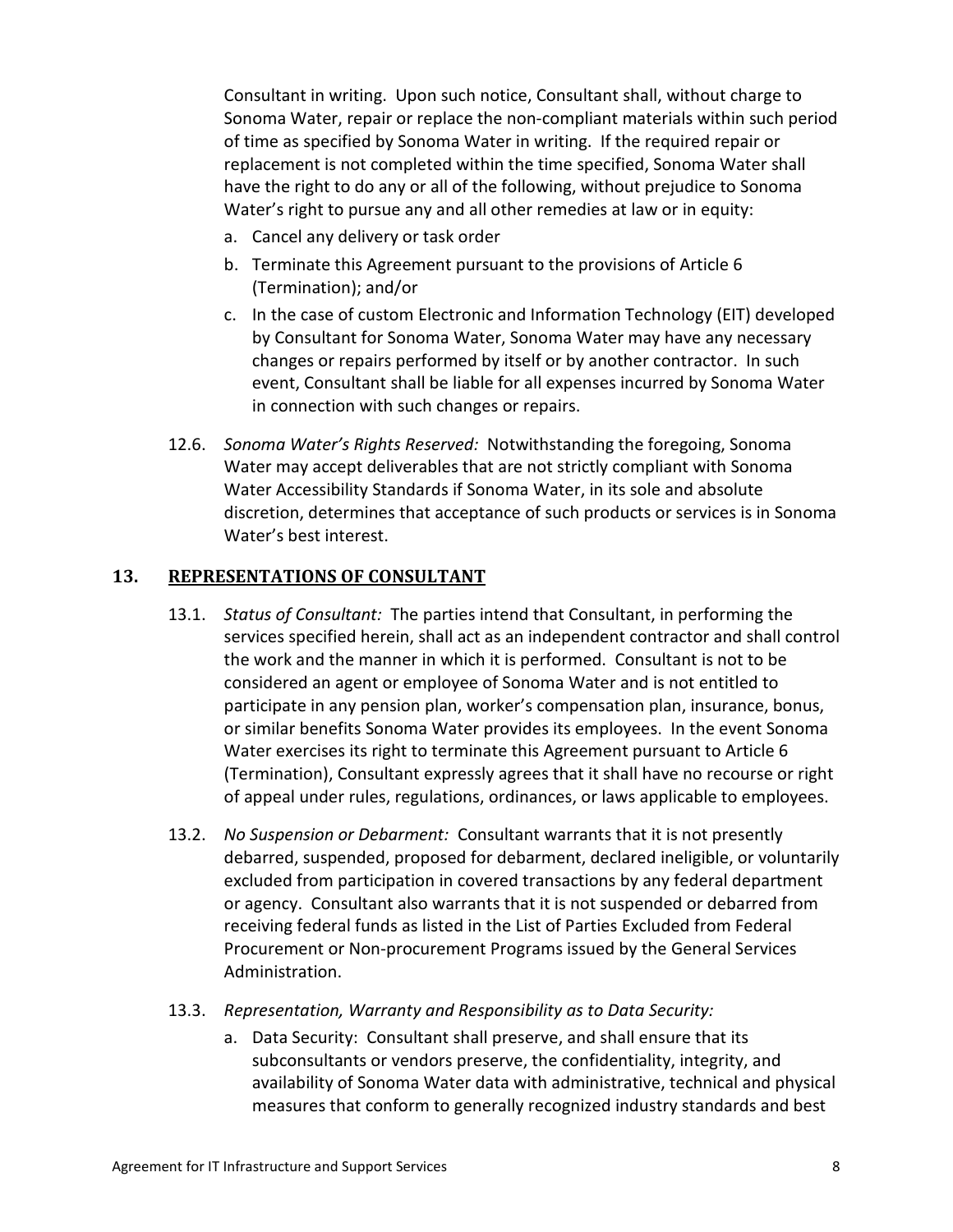practices that the selected firm then applies to its own processing environment. Maintenance of a secure processing environment includes, but is not limited to, the timely application of patches, fixes and updates to operating systems and applications as provided by Consultant and/or its subconsultants or vendors. Consultant agrees to, and shall ensure that its subconsultants or venders, comply with Sonoma Water's current and future information security policies, standards, procedures, and guidelines.

- b. Encryption Requirements: Consultant shall encrypt, and shall ensure that its subconsultants or vendors encrypt, confidential information whether the data is in transit, or at rest, including but not limited to Personally Identifiable Information (PII) or Protected Health Information (e.g. PHI, ePHI).
- c. Security Breach: Consultant shall comply, and shall ensure that its subconsultants or vendors comply, with all applicable laws that require the notification of individuals in the event of unauthorized release of personally identifiable information(PII) or protected health information(e.g. PHI, ePHI) or other event requiring notification. In the event of a breach, or other event requiring notification under applicable law, Consultant shall:
	- i. Notify Sonoma Water by telephone and e-mail within twenty-four (24) hours of any suspected or actual breach of security, intrusion, or unauthorized use or disclosure of information of which Consultant or its agents become aware and/or any actual or suspected use or disclosure of data in violation of any applicable federal or state laws or regulations.
	- ii. Assume responsibility for informing all such individuals in accordance with applicable federal or state laws or regulations.
	- iii. Pursuant to Article [7](#page-11-0) [\(Indemnification\)](#page-11-0) of this Agreement, provide indemnity and other protection as specified therein.
- d. Request to Audit: Consultant will accommodate and upon reasonable notice by Sonoma Water, work with Sonoma Water and/or its subcontractors to submit to a random information security audit. This is to ensure that Consultant's information security practices or standards comply with Sonoma Water's information security policies, standards, procedures, and guidelines. Consultant shall ensure that its subconsultants or vendors comply with this requirement.
- e. Cyber Risk Insurance Requirements: Consultant shall include, and shall ensure that its subconsultants or vendors include, cyber risk insurance requirements in compliance with County of Sonoma Risk Management standards.
- 13.4. *Taxes:* Consultant agrees to file federal and state tax returns and pay all applicable taxes on amounts paid pursuant to this Agreement and shall be solely liable and responsible to pay such taxes and other obligations, including, but not limited to, state and federal income and FICA taxes. Consultant agrees to indemnify and hold Sonoma Water harmless from any liability which it may incur to the United States or to the State of California or to any other public entity as a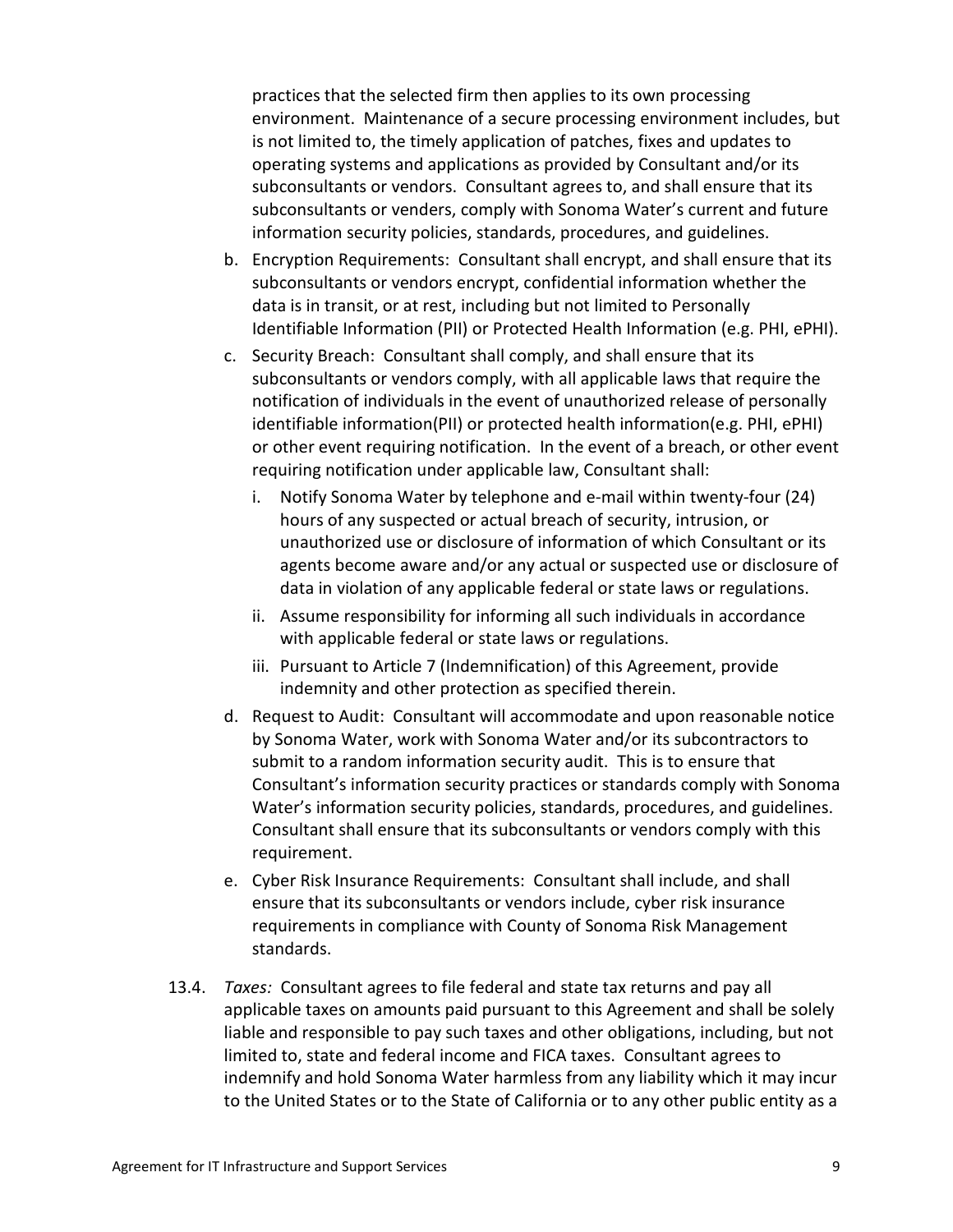consequence of Consultant's failure to pay, when due, all such taxes and obligations. In case Sonoma Water is audited for compliance regarding any withholding or other applicable taxes, Consultant agrees to furnish Sonoma Water with proof of payment of taxes on these earnings.

- 13.5. *Records Maintenance:* Consultant shall keep and maintain full and complete documentation and accounting records concerning all services performed that are compensable under this Agreement and shall make such documents and records available to Sonoma Water for inspection at any reasonable time. Consultant shall maintain such records for a period of four (4) years following completion of work hereunder.
- 13.6. *Conflict of Interest:* Consultant covenants that it presently has no interest and that it will not acquire any interest, direct or indirect, that represents a financial conflict of interest under state law or that would otherwise conflict in any manner or degree with the performance of its services hereunder. Consultant further covenants that in the performance of this Agreement no person having any such interests shall be employed. In addition, if required by law or requested to do so by Sonoma Water, Consultant shall submit a completed Fair Political Practices Commission Statement of Economic Interests (Form 700) with Sonoma Water within 30 calendar days after the Effective Date of this Agreement and each year thereafter during the term of this Agreement, or as required by state law.
- 13.7. *Statutory Compliance/Living Wage Ordinance:* Consultant agrees to comply, and to ensure compliance by its subconsultants or subcontractors, with all applicable federal, state and local laws, regulations, statutes and policies, including but not limited to the County of Sonoma Living Wage Ordinance, applicable to the services provided under this Agreement as they exist now and as they are changed, amended or modified during the term of this Agreement. Without limiting the generality of the foregoing, Consultant expressly acknowledges and agrees that this Agreement is subject to the provisions of Article XXVI of Chapter 2 of the Sonoma County Code, requiring payment of a living wage to covered employees. Noncompliance during the term of the Agreement will be considered a material breach and may result in termination of the Agreement or pursuit of other legal or administrative remedies.
- 13.8. *Nondiscrimination:* Consultant shall comply with all applicable federal, state, and local laws, rules, and regulations in regard to nondiscrimination in employment because of race, color, ancestry, national origin, religion, sex, marital status, age, medical condition, pregnancy, disability, sexual orientation or other prohibited basis. All nondiscrimination rules or regulations required by law to be included in this Agreement are incorporated herein by this reference.
- 13.9. *Assignment of Rights:* Consultant assigns to Sonoma Water all rights throughout the world in perpetuity in the nature of copyright, trademark, patent, right to ideas, in and to all versions of the plans and specifications, if any, now or later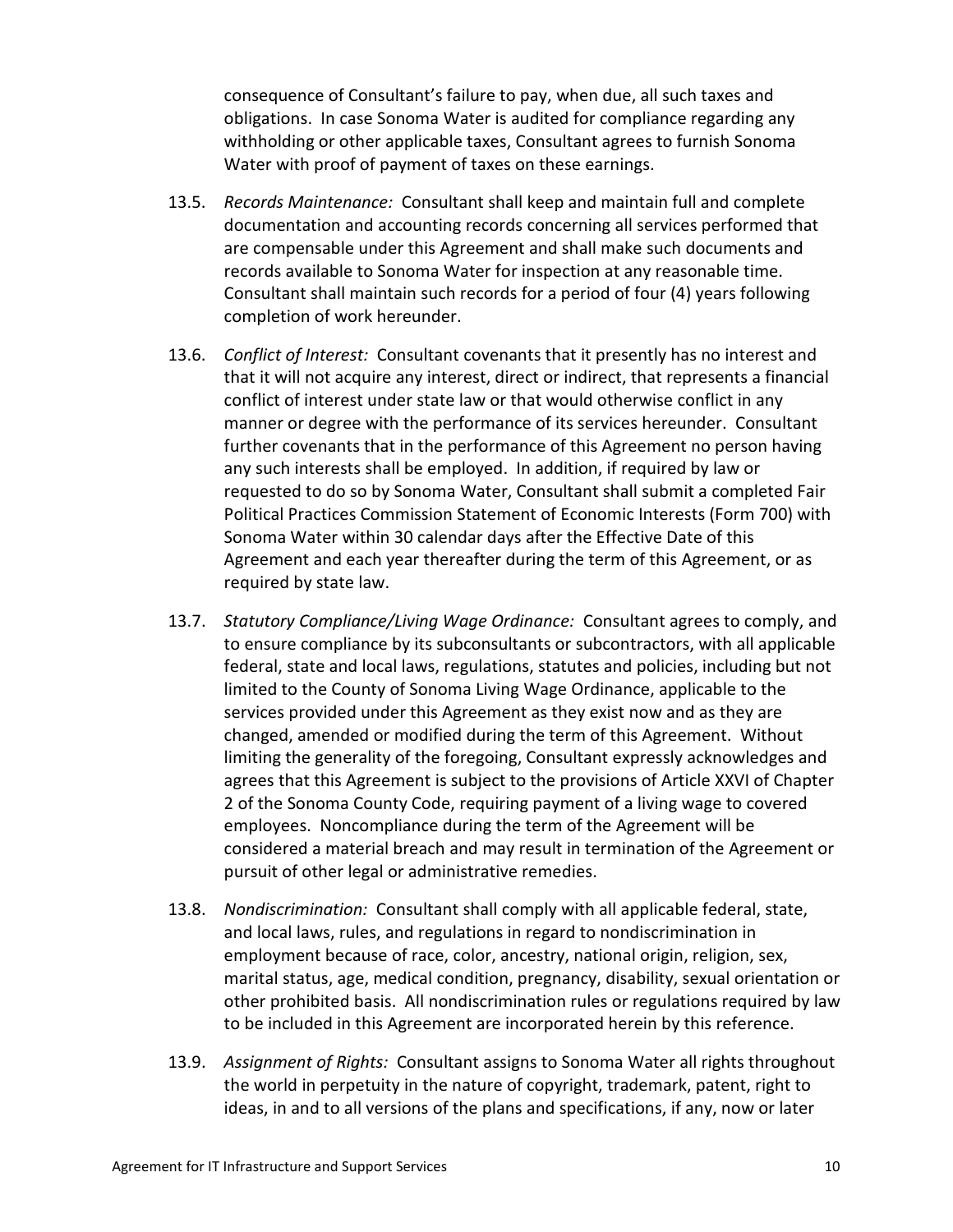prepared by Consultant in connection with this Agreement. Consultant agrees to take such actions as are necessary to protect the rights assigned to Sonoma Water in this Agreement, and to refrain from taking any action which would impair those rights. Consultant's responsibilities under this provision include, but are not limited to, placing proper notice of copyright on all versions of the plans and specifications as Sonoma Water may direct, and refraining from disclosing any versions of the plans and specifications to any third party without first obtaining written permission of Sonoma Water. Consultant shall not use or permit another to use the plans and specifications in connection with this or any other project without first obtaining written permission of Sonoma Water.

- <span id="page-18-0"></span>13.10. *Ownership and Disclosure of Work Product:* All reports, original drawings, graphics, plans, studies, and other data or documents ("documents"), in whatever form or format, assembled or prepared by Consultant or Consultant's subcontractors, consultants, and other agents in connection with this Agreement shall be the property of Sonoma Water. Sonoma Water shall be entitled to immediate possession of such documents upon completion of the work pursuant to this Agreement. Upon expiration or termination of this Agreement, Consultant shall promptly deliver to Sonoma Water all such documents, which have not already been provided to Sonoma Water in such form or format as Sonoma Water deems appropriate. Such documents shall be and will remain the property of Sonoma Water without restriction or limitation. Consultant may retain copies of the above-described documents but agrees not to disclose or discuss any information gathered, discovered, or generated in any way through this Agreement without the express written permission of Sonoma Water.
- 13.11. *Nondisclosure of Confidential Information:* While doing the work required by this Agreement, Consultant may have access to technical information and materials pertaining to Sonoma Water's IT Network Design, including but not limited to information regarding Sonoma Water's IP addressing, file structures, user groups, wireless access points, business network, SCADA network, network equipment, security information, and network software ("Confidential Information"). The Confidential Information may include confidential or proprietary information or trade secrets exempt from disclosure under provisions of the California Public Records Act. In consideration of disclosure by Sonoma Water of Confidential Information to Consultant, Consultant and its agents shall hold any material or information designated by Sonoma Water as Confidential in strict confidence and shall not disclose it or otherwise make it available, in any form or matter whatsoever, to any person or entity without the prior written consent of Sonoma Water, except as may be ordered by a court of law. Immediately upon receipt of any request or demand for disclosure of any Confidential Information within the scope of this Agreement, Consultant shall give Sonoma Water written notice and a copy of the request and the time period, if any, within which Consultant is required to respond to the request. Upon termination of this Agreement, Consultant shall return Confidential Information in its possession, including copies, to Sonoma Water. Consultant's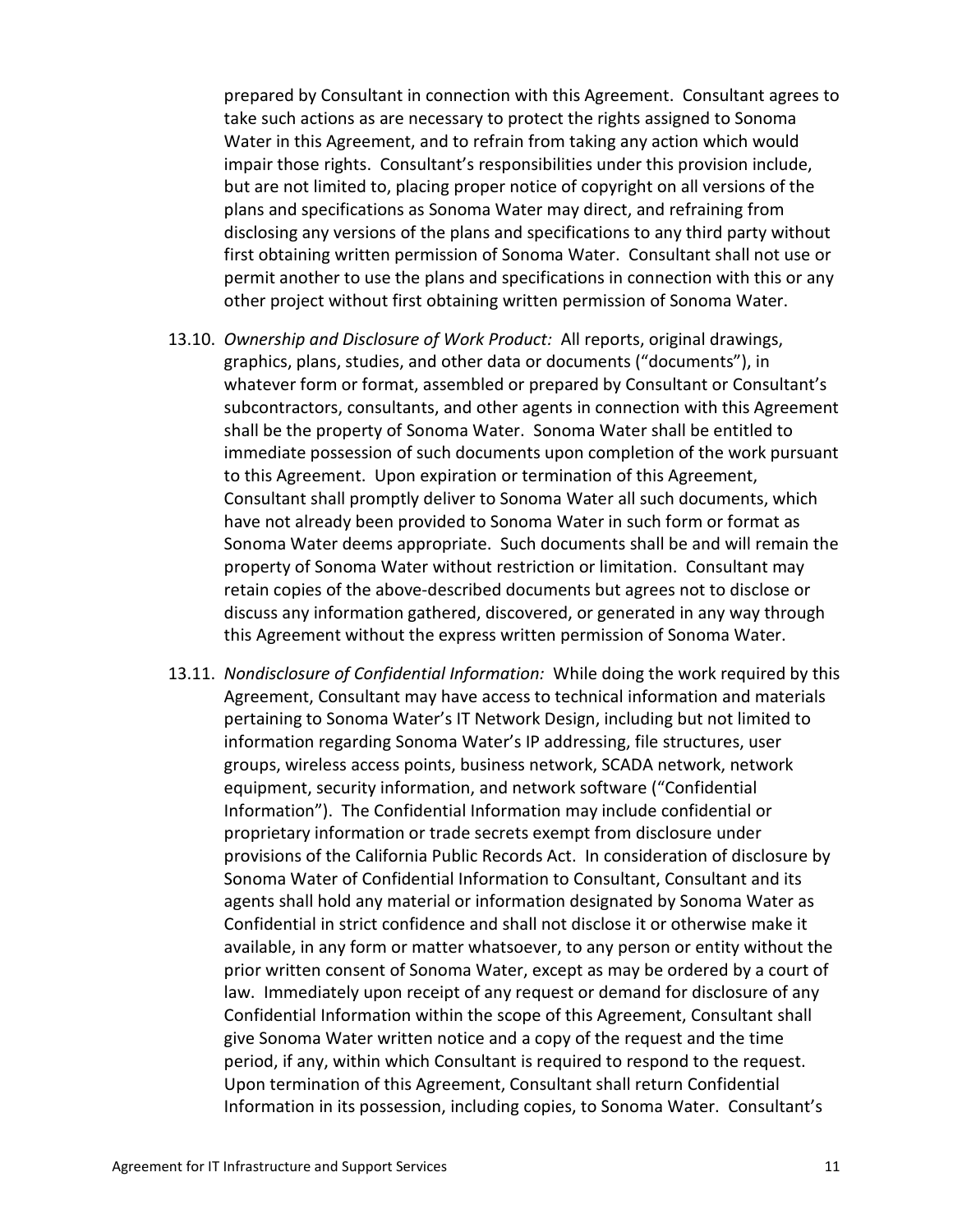obligation to maintain material and information designated as Confidential in strict confidence shall survive completion of work under this Agreement and termination of this Agreement and, as provided for in Paragraph [13.10,](#page-18-0) Consultant agrees not to disclose or discuss any information gathered, discovered, or generated in any way through this Agreement without the express written permission of Sonoma Water.

### <span id="page-19-0"></span>**14. DEMAND FOR ASSURANCE**

14.1. Each party to this Agreement undertakes the obligation that the other's expectation of receiving due performance will not be impaired. When reasonable grounds for insecurity arise with respect to the performance of either party, the other may in writing demand adequate assurance of due performance and until such assurance is received may, if commercially reasonable, suspend any performance for which the agreed return has not been received. "Commercially reasonable" includes not only the conduct of a party with respect to performance under this Agreement, but also conduct with respect to other agreements with parties to this Agreement or others. After receipt of a justified demand, failure to provide within a reasonable time, but not exceeding thirty (30) days, such assurance of due performance as is adequate under the circumstances of the particular case is a repudiation of this Agreement. Acceptance of any improper delivery, service, or payment does not prejudice the aggrieved party's right to demand adequate assurance of future performance. Nothing in this Article [14](#page-19-0) limits Sonoma Water's right to terminate this Agreement pursuant to Article [6](#page-10-1) [\(Termination\)](#page-10-1).

### **15. ASSIGNMENT AND DELEGATION**

- 15.1. *Consent:* Neither party hereto shall assign, delegate, sublet, or transfer any interest in or duty under this Agreement without the prior written consent of the other, and no such transfer shall be of any force or effect whatsoever unless and until the other party shall have so consented.
- <span id="page-19-2"></span><span id="page-19-1"></span>15.2. *Subcontracts:* Notwithstanding the foregoing, Consultant may enter into subcontracts with the subconsultants specifically identified herein. If no subconsultants are listed, then no subconsultants will be utilized in the performance of the work specified in this Agreement. Approved subconsultants are as follows: **[TBD**]
- 15.3. *Change of Subcontractors or Subconsultants:* If, after execution of the Agreement, parties agree that subconsultants not listed in Paragraph [15.2](#page-19-1) will be utilized, Consultant may enter into subcontracts with subconsultants to perform other specific duties pursuant to the provisions of this Paragraph [15.2.](#page-19-2) The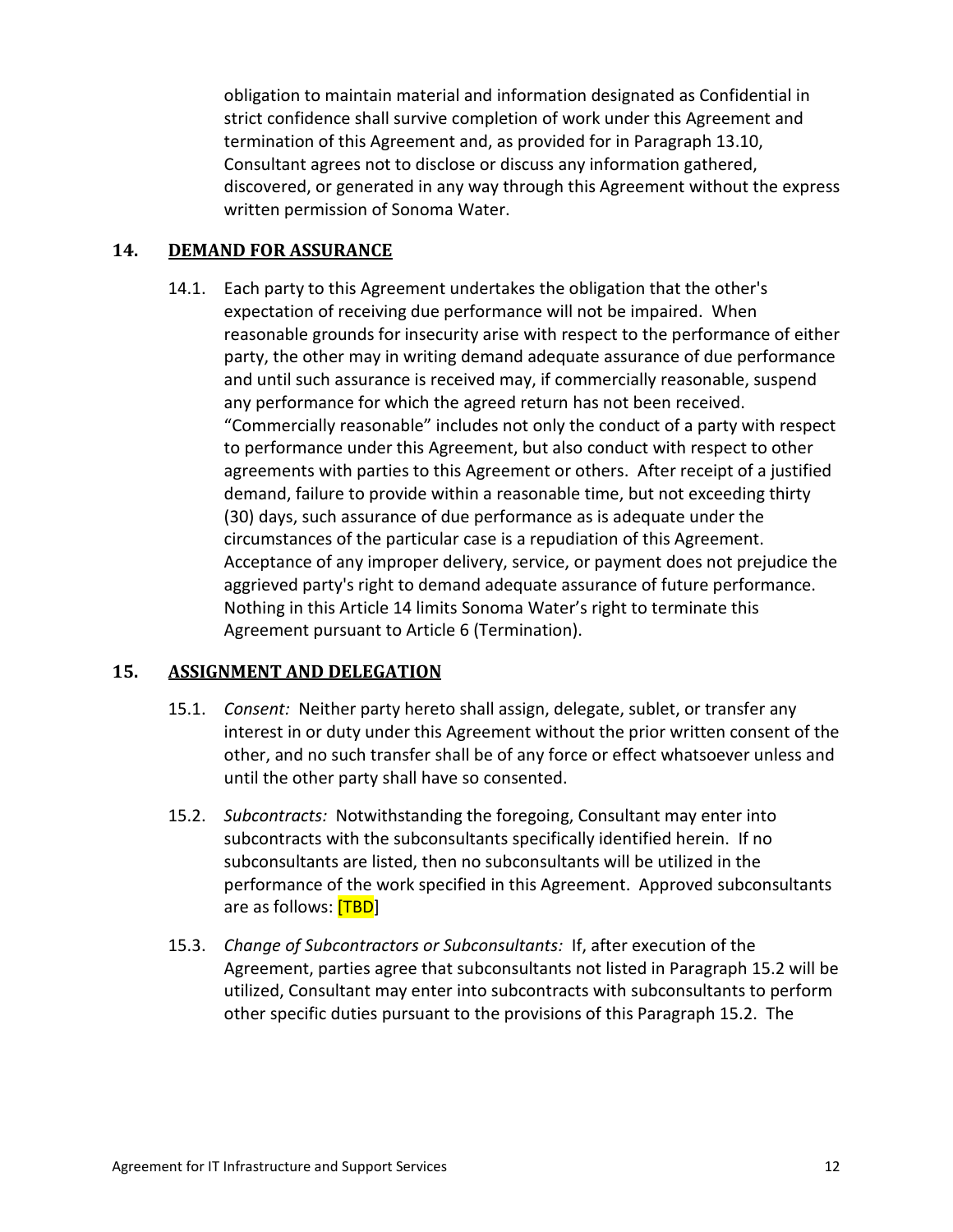following provisions apply to any subcontract entered into by Consultant other than those listed in Paragraph [15.2:](#page-19-1)

- a. Prior to entering into any contract with subconsultant, Consultant shall obtain Sonoma Water approval of subconsultant.
- b. All agreements with subconsultants shall (a) contain indemnity requirements in favor of Sonoma Water in substantially the same form as that contained in Article [7](#page-11-0) [\(Indemnification\)](#page-11-0), (b) contain language that the subconsultant may be terminated with or without cause upon reasonable written notice, and (c) prohibit the assignment or delegation of work under the agreement to any third party.
- 15.4. *Summary of Subconsultants' Work:* Consultant shall provide Sonoma Water with a summary of work performed by subconsultants with each invoice submitted under Paragraph [4.1.](#page-9-0) Such summary shall identify the individuals performing work on behalf of subconsultants and the total amount paid to subconsultant, broken down by the tasks listed in the Scope of Work.

## <span id="page-20-0"></span>**16. METHOD AND PLACE OF GIVING NOTICE, SUBMITTING BILLS, AND MAKING PAYMENTS**

- 16.1. *Method of Delivery:* All notices, bills, and payments shall be made in writing and shall be given by personal delivery, U.S. Mail, courier service, or electronic means. Notices, bills, and payments shall be addressed as specified in Paragraph [3.2.](#page-8-0)
- 16.2. *Receipt:* When a notice, bill, or payment is given by a generally recognized overnight courier service, the notice, bill, or payment shall be deemed received on the next business day. When a copy of a notice, bill, or payment is sent by electronic means, the notice, bill, or payment shall be deemed received upon transmission as long as (1) the original copy of the notice, bill, or payment is deposited in the U.S. mail and postmarked on the date of the electronic transmission (for a payment, on or before the due date), (2) the sender has a written confirmation of the electronic transmission, and (3) the electronic transmission is transmitted before 5 p.m. (recipient's time). In all other instances, notices, bills, and payments shall be effective upon receipt by the recipient. Changes may be made in the names and addresses of the person to whom notices are to be given by giving notice pursuant to this Article [16.](#page-20-0)

### **17. MISCELLANEOUS PROVISIONS**

17.1. *No Bottled Water:* In accordance with Sonoma Water Board of Directors Resolution No. 09-0920, dated September 29, 2009, no Sonoma Water funding shall be used to purchase single-serving, disposable water bottles for use in Sonoma Water facilities or at Sonoma Water-sponsored events. This restriction shall not apply when potable water is not available.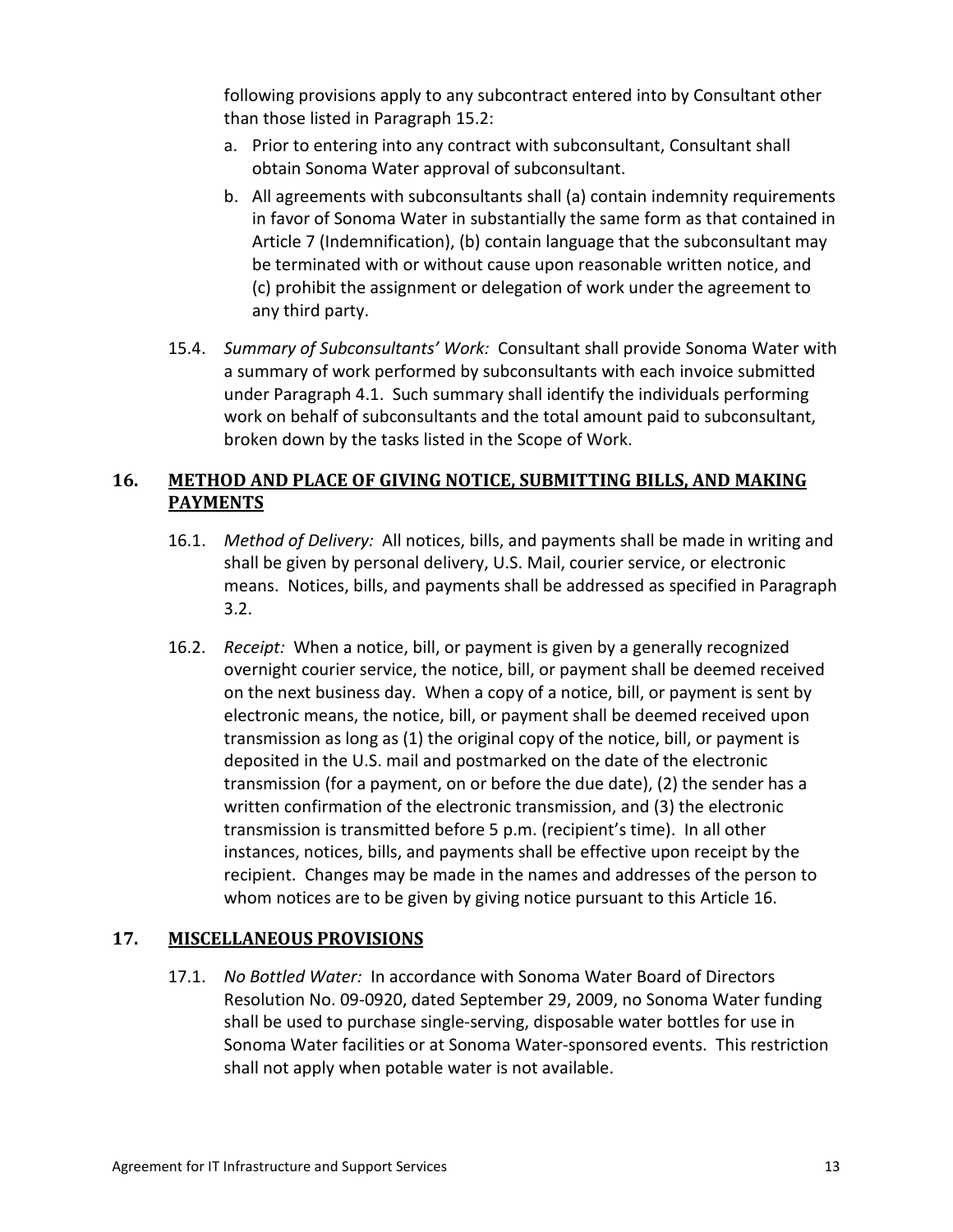- 17.2. *No Waiver of Breach:* The waiver by Sonoma Water of any breach of any term or promise contained in this Agreement shall not be deemed to be a waiver of such term or promise or any subsequent breach of the same or any other term or promise contained in this Agreement.
- 17.3. *Construction:* To the fullest extent allowed by law, the provisions of this Agreement shall be construed and given effect in a manner that avoids any violation of statute, ordinance, regulation, or law. The parties covenant and agree that in the event that any provision of this Agreement is held by a court of competent jurisdiction to be invalid, void, or unenforceable, the remainder of the provisions hereof shall remain in full force and effect and shall in no way be affected, impaired, or invalidated thereby. Consultant and Sonoma Water acknowledge that they have each contributed to the making of this Agreement and that, in the event of a dispute over the interpretation of this Agreement, the language of the Agreement will not be construed against one party in favor of the other. Consultant and Sonoma Water acknowledge that they have each had an adequate opportunity to consult with counsel in the negotiation and preparation of this Agreement.
- 17.4. *Consent:* Wherever in this Agreement the consent or approval of one party is required to an act of the other party, such consent or approval shall not be unreasonably withheld or delayed.
- 17.5. *No Third-Party Beneficiaries:* Except as provided in Article [7](#page-11-0) [\(Indemnification\)](#page-11-0), nothing contained in this Agreement shall be construed to create and the parties do not intend to create any rights in third parties.
- 17.6. *Applicable Law and Forum:* This Agreement shall be construed and interpreted according to the substantive law of California, regardless of the law of conflicts to the contrary in any jurisdiction. Any action to enforce the terms of this Agreement or for the breach thereof shall be brought and tried in Santa Rosa or in the forum nearest to the City of Santa Rosa, in the County of Sonoma.
- 17.7. *Captions:* The captions in this Agreement are solely for convenience of reference. They are not a part of this Agreement and shall have no effect on its construction or interpretation.
- 17.8. *Merger:* This writing is intended both as the final expression of the Agreement between the parties hereto with respect to the included terms and as a complete and exclusive statement of the terms of the Agreement, pursuant to Code of Civil Procedure section 1856. Each Party acknowledges that, in entering into this Agreement, it has not relied on any representation or undertaking, whether oral or in writing, other than those which are expressly set forth in this Agreement. No modification of this Agreement shall be effective unless and until such modification is evidenced by a writing signed by both parties.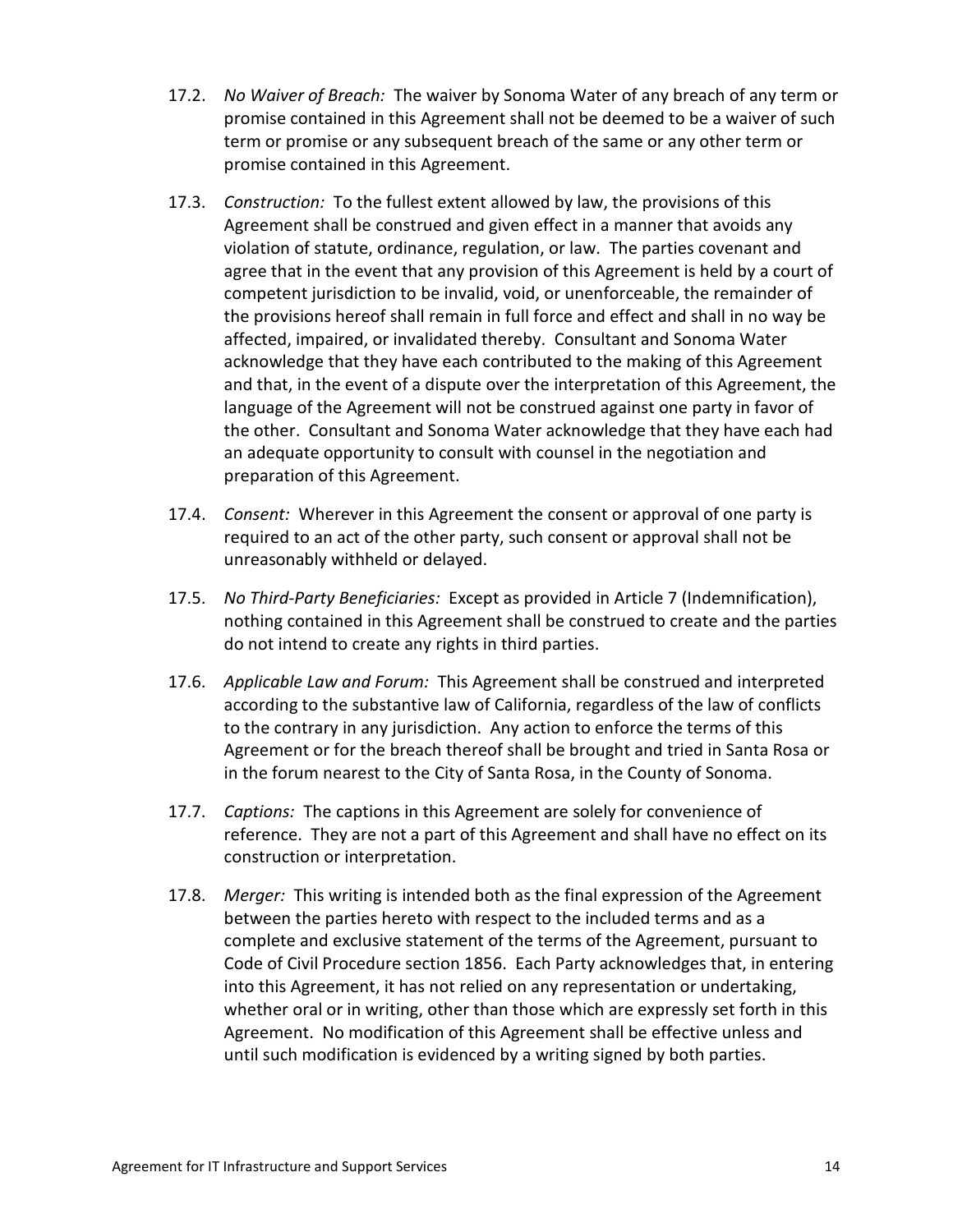- 17.9. *Survival of Terms:* All express representations, waivers, indemnifications, and limitations of liability included in this Agreement will survive its completion or termination for any reason.
- 17.10. *Time of Essence:* Time is and shall be of the essence of this Agreement and every provision hereof.
- 17.11. *Signature(s):* Consultant shall use either physical or digital signature(s) to execute this Agreement, or to execute documents required to be executed by this Agreement. Digital signature(s) must comply with Government Code section 16.5. By using digital signature(s), Consultant warrants and represents that it intends the digital signature to have the same force and effect as the use of a manual signature. Electronic signature(s) are not allowed.

/ /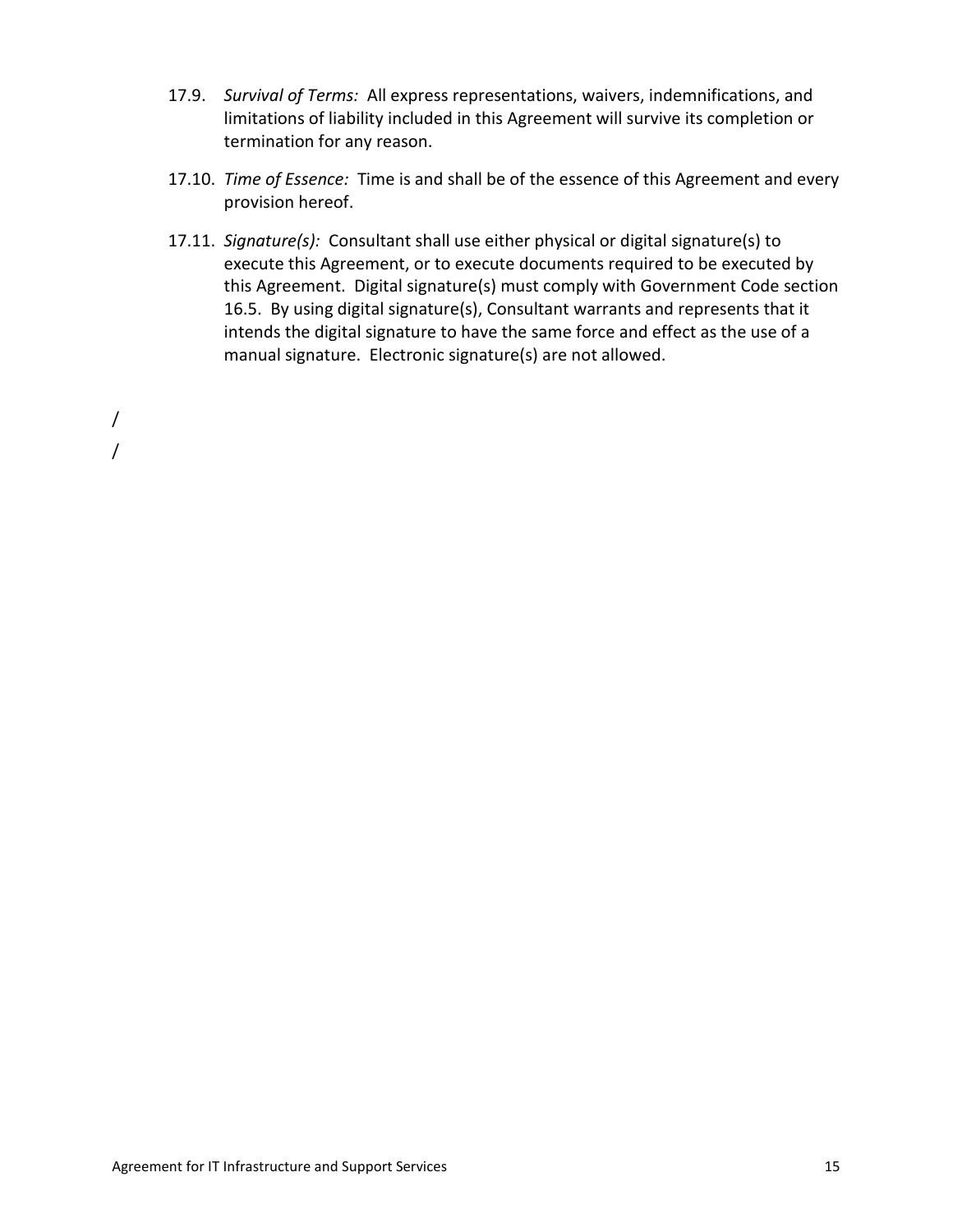IN WITNESS WHEREOF, the parties hereto have executed this Agreement as of the date last signed by the parties to the Agreement.

[Insert signature page.]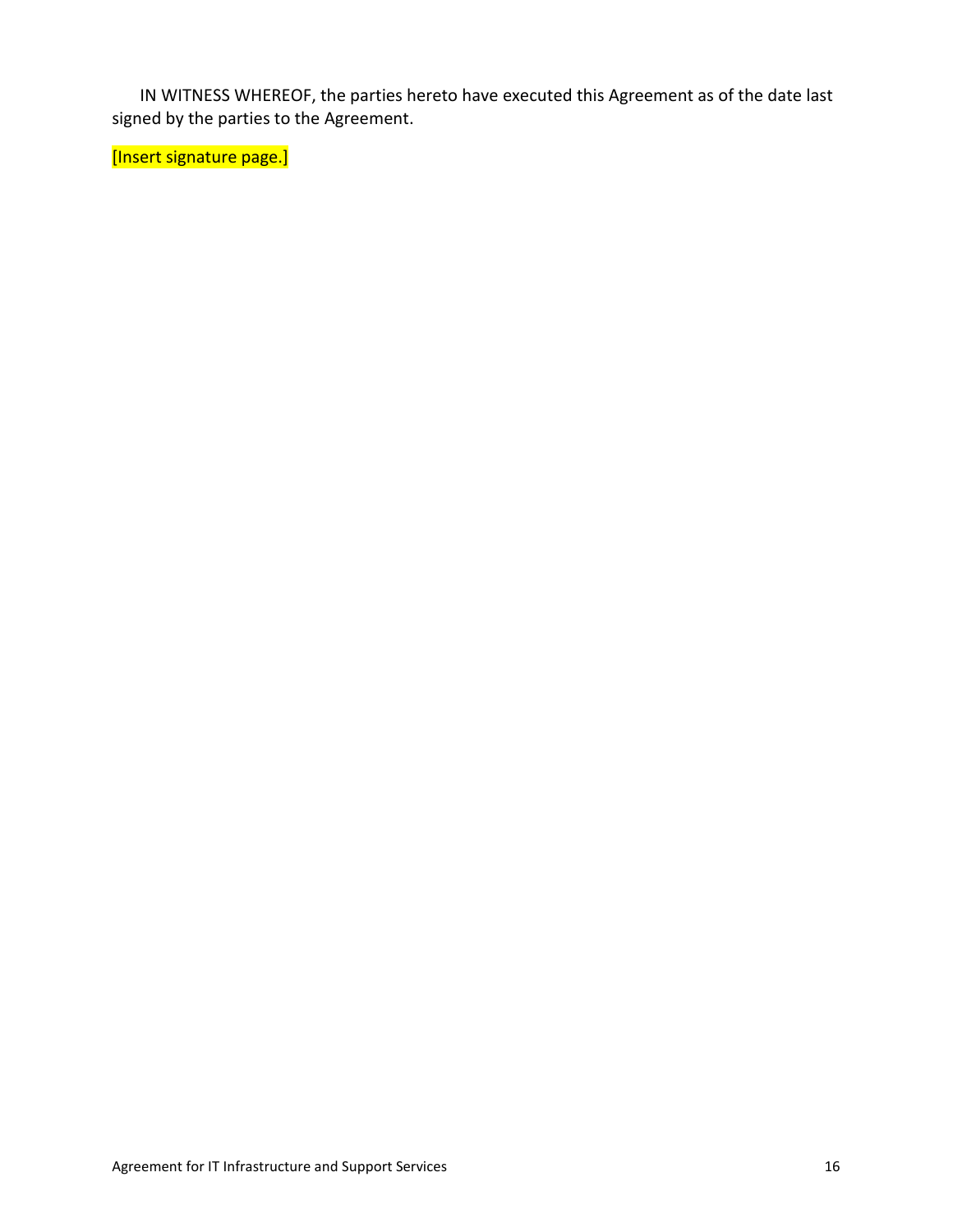# **Exhibit A**

#### **Scope of Work**

## [TBD]

### **1. TASKS**

- 1.1. Task 1: [Task Title]
	- a. [task description]
	- b.
	- c.

Deliverable: Due Date:

- 1.2. Task 2: [Task Title]
	- a. [task description]
	- b.
	- c.

Deliverable: Due Date:

- 1.3. Task 3: [Task Title]
	- a. [task description]
	- b.
	- c.

Deliverable: Due Date:

### **2. DELIVERABLES**

- 2.1. In addition to the requirements above, if any, submit one electronic copy in PDF format (emailed, on USB flash drive, or via internet) of each final deliverable to Sonoma Water.
- 2.2. Comply with and AArticle [12](#page-14-0) [\(Content Online Accessibility\)](#page-14-0).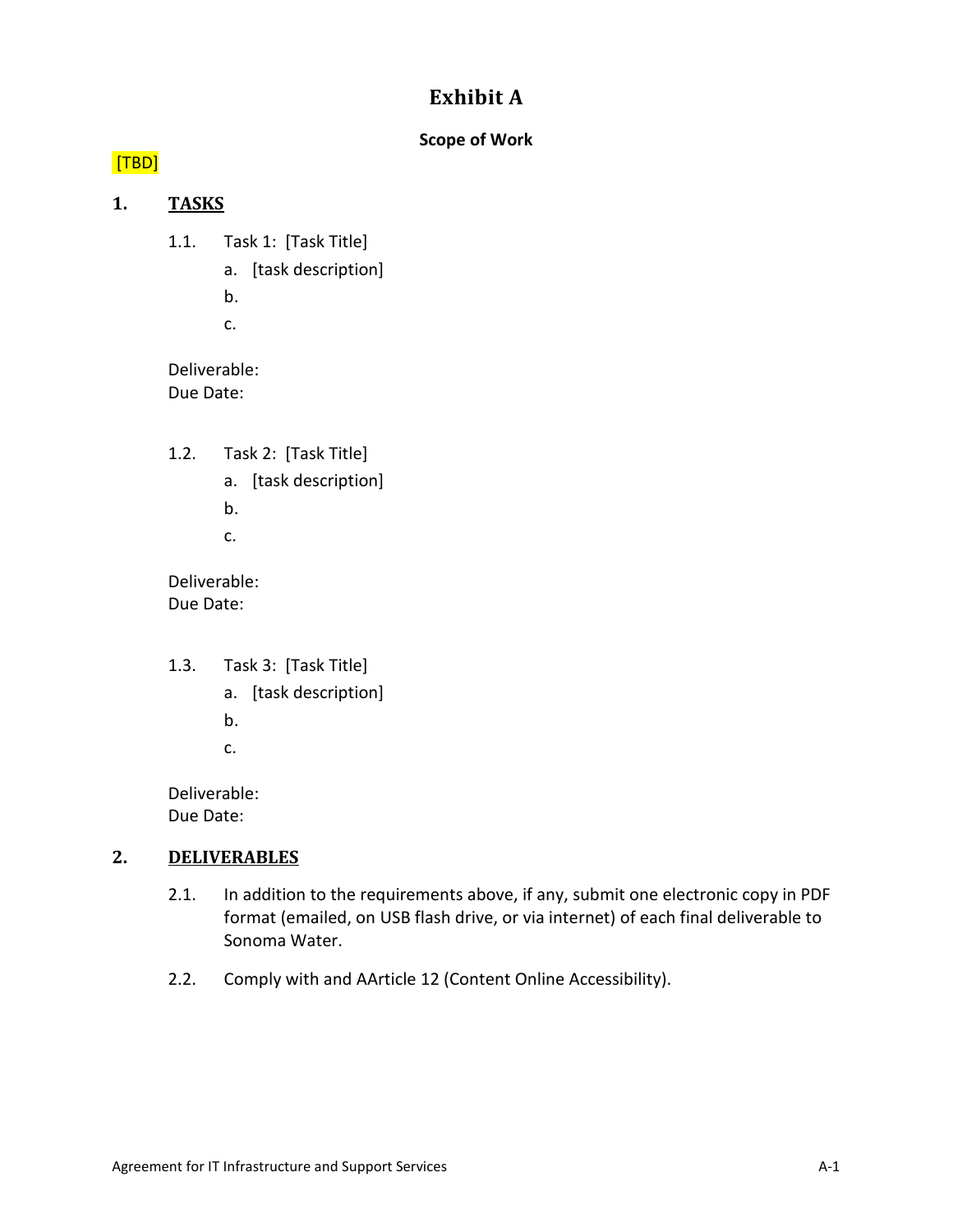## **Exhibit B**

## **Schedule of Costs**

[TBD]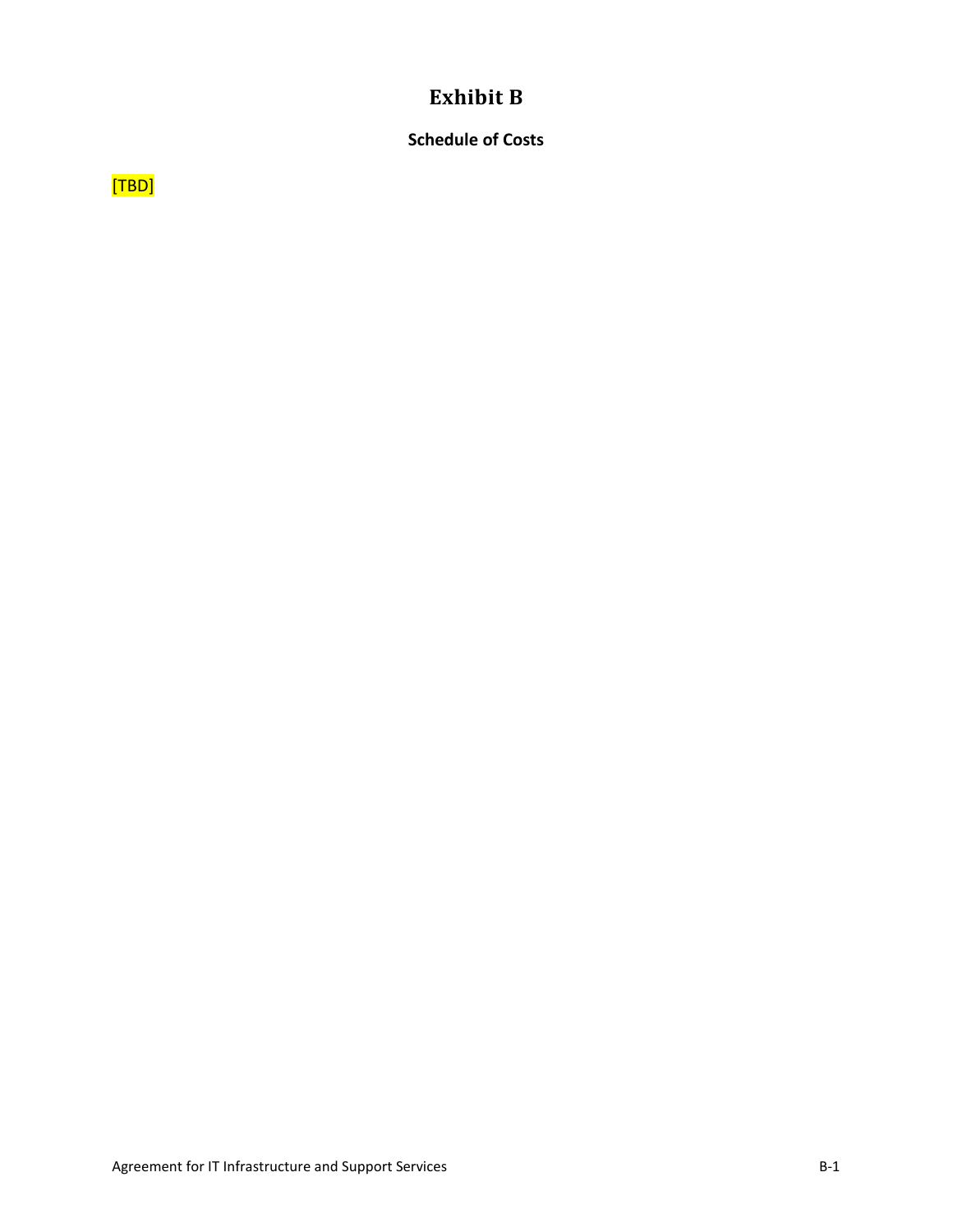# **Exhibit C**

**Estimated Budget for Scope of Work**

[TBD]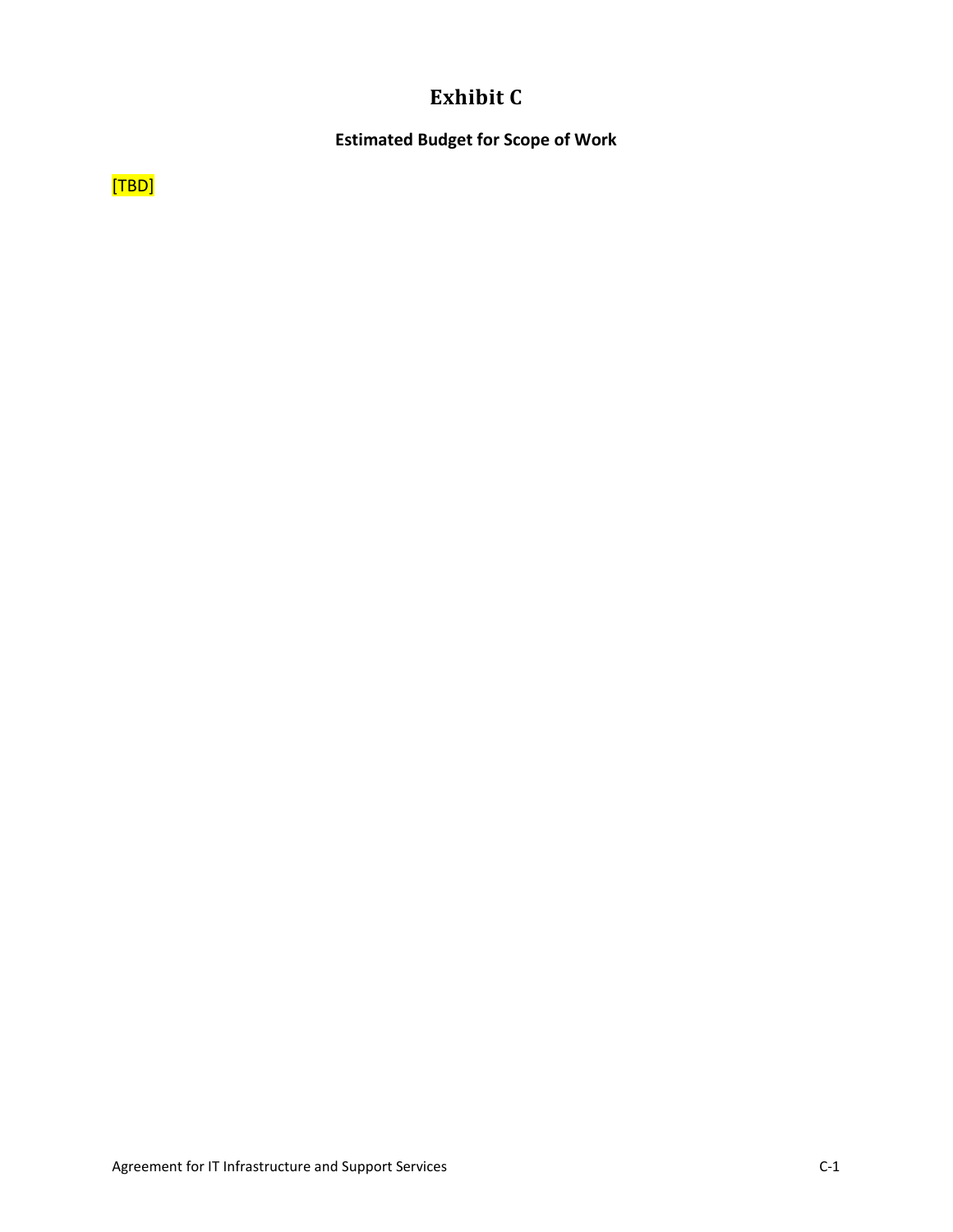# **Exhibit D**

### **Insurance Requirements**

With respect to performance of work under this Agreement, Consultant shall maintain and shall require all of its subcontractors, consultants, and other agents to maintain insurance as described below unless such insurance has been expressly waived by the attachment of a *Waiver of Insurance Requirements*. Any requirement for insurance to be maintained after completion of the work shall survive this Agreement.

Sonoma Water reserves the right to review any and all of the required insurance policies and/or endorsements, but has no obligation to do so. Failure to demand evidence of full compliance with the insurance requirements set forth in this Agreement or failure to identify any insurance deficiency shall not relieve Consultant from, nor be construed or deemed a waiver of, its obligation to maintain the required insurance at all times during the performance of this Agreement.

## <span id="page-27-0"></span>**1. INSURANCE**

- 1.1. Workers Compensation and Employers Liability Insurance
	- a. Required if Consultant has employees as defined by the Labor Code of the State of California.
	- b. If Consultant currently has no employees as defined by the Labor Code of the State of California, Consultant agrees to obtain the above-specified Workers Compensation and Employers' Liability insurance should employees be engaged during the term of this Agreement or any extensions of the term.
- <span id="page-27-1"></span>1.2. General Liability Insurance
	- a. Commercial General Liability Insurance on a standard occurrence form, no less broad than Insurance Services Office (ISO) form CG 00 01.
	- b. Minimum Limits: \$1,000,000 per Occurrence; \$2,000,000 General Aggregate; \$2,000,000 Products/Completed Operations Aggregate. The required limits may be provided by a combination of General Liability Insurance and Commercial Excess or Commercial Umbrella Liability Insurance. If Consultant maintains higher limits than the specified minimum limits, Sonoma Water requires and shall be entitled to coverage for the higher limits maintained by Consultant.
	- c. Any deductible or self-insured retention shall be shown on the Certificate of Insurance. If the deductible or self-insured retention exceeds \$25,000 it must be approved in advance by Sonoma Water. Consultant is responsible for any deductible or self-insured retention and shall fund it upon Sonoma Water's written request, regardless of whether Consultant has a claim against the insurance or is named as a party in any action involving Sonoma Water.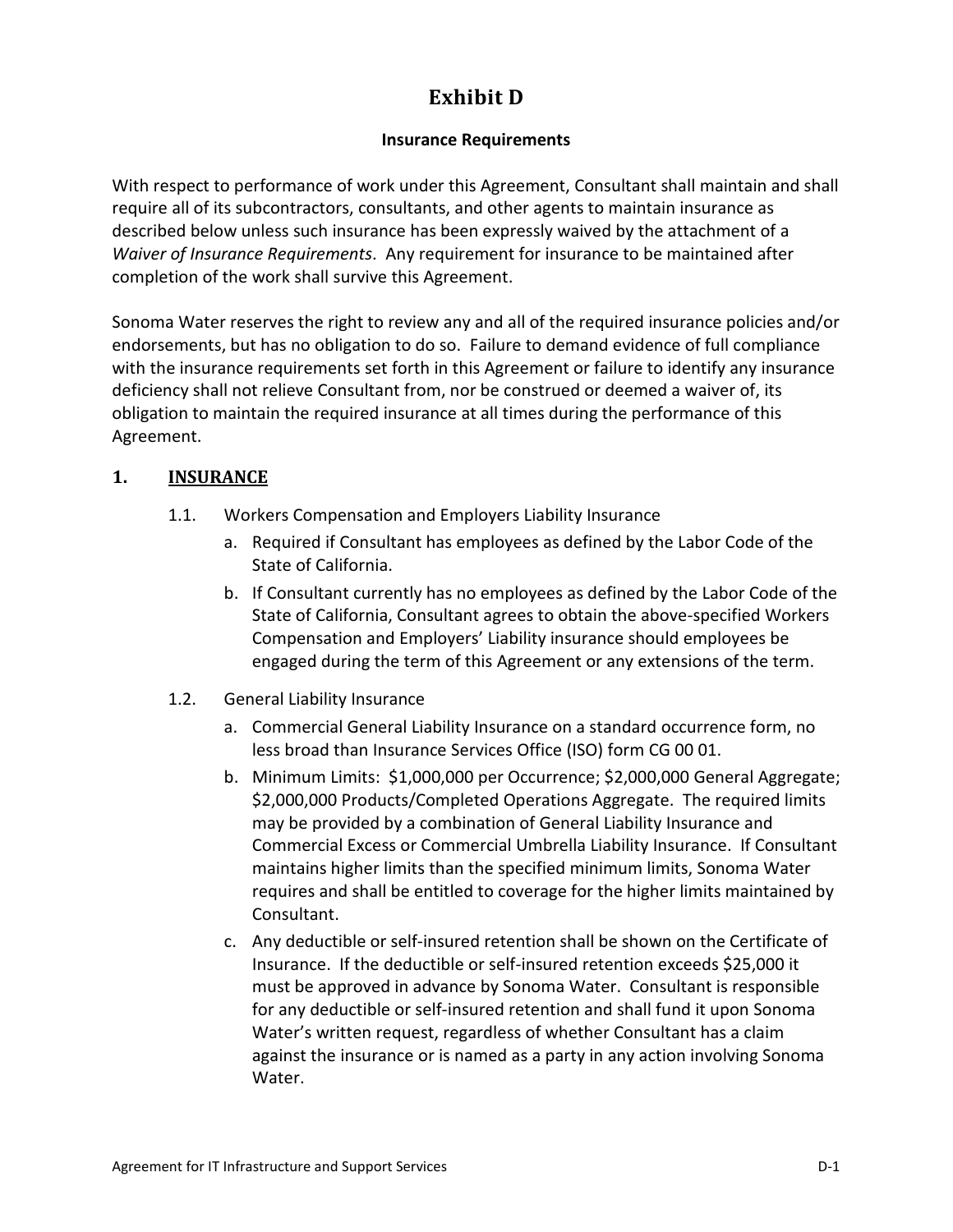- d. Sonoma County Water Agency, its officers, agents, and employees, shall be endorsed as additional insureds for liability arising out of operations by or on behalf of Consultant in the performance of this Agreement.
- e. The insurance provided to the additional insureds shall be primary to, and non-contributory with, any insurance or self-insurance program maintained by them.
- f. The policy definition of "insured contract" shall include assumptions of liability arising out of both ongoing operations and the products-completed operations hazard (broad form contractual liability coverage including the "f" definition of insured contract in Insurance Services Office form CG 00 01, or equivalent).
- g. The policy shall cover inter-insured suits between the additional insureds and Consultant and include a "separation of insureds" or "severability" clause which treats each insured separately.
- h. Required Evidence of Insurance:
	- i. Copy of the additional insured endorsement or policy language granting additional insured status, and
	- ii. Certificate of Insurance.
- <span id="page-28-0"></span>1.3. Automobile Liability Insurance
	- a. Minimum Limit: \$1,000,000 combined single limit per accident. The required limit may be provided by a combination of Automobile Liability Insurance and Commercial Excess or Commercial Umbrella Liability Insurance.
	- b. Insurance shall cover all owned autos. If Consultant currently owns no autos, Consultant agrees to obtain such insurance should any autos be acquired during the term of this Agreement or any extensions of the term.
	- c. Insurance shall cover hired and non-owned autos.
	- d. Required Evidence of Insurance: Certificate of Insurance.
- 1.4. Standards for Insurance Companies
	- a. Insurers, other than the California State Compensation Insurance Fund, shall have an A.M. Best's rating of at least A:VII.
- 1.5. Documentation
	- a. The Certificate of Insurance must include the following reference: TW 21/22-084.
	- b. All required Evidence of Insurance shall be submitted prior to the execution of this Agreement. Consultant agrees to maintain current Evidence of Insurance on file with Sonoma Water for the entire term of this Agreement and any additional periods if specified in Section[s 1.1,](#page-27-0) [1.2,](#page-27-1) or [1.3,](#page-28-0) above.
	- c. The name and address for mailing Additional Insured endorsements and Certificates of Insurance is: Sonoma County Water Agency, 404 Aviation Boulevard, Santa Rosa, CA 95403-9019.